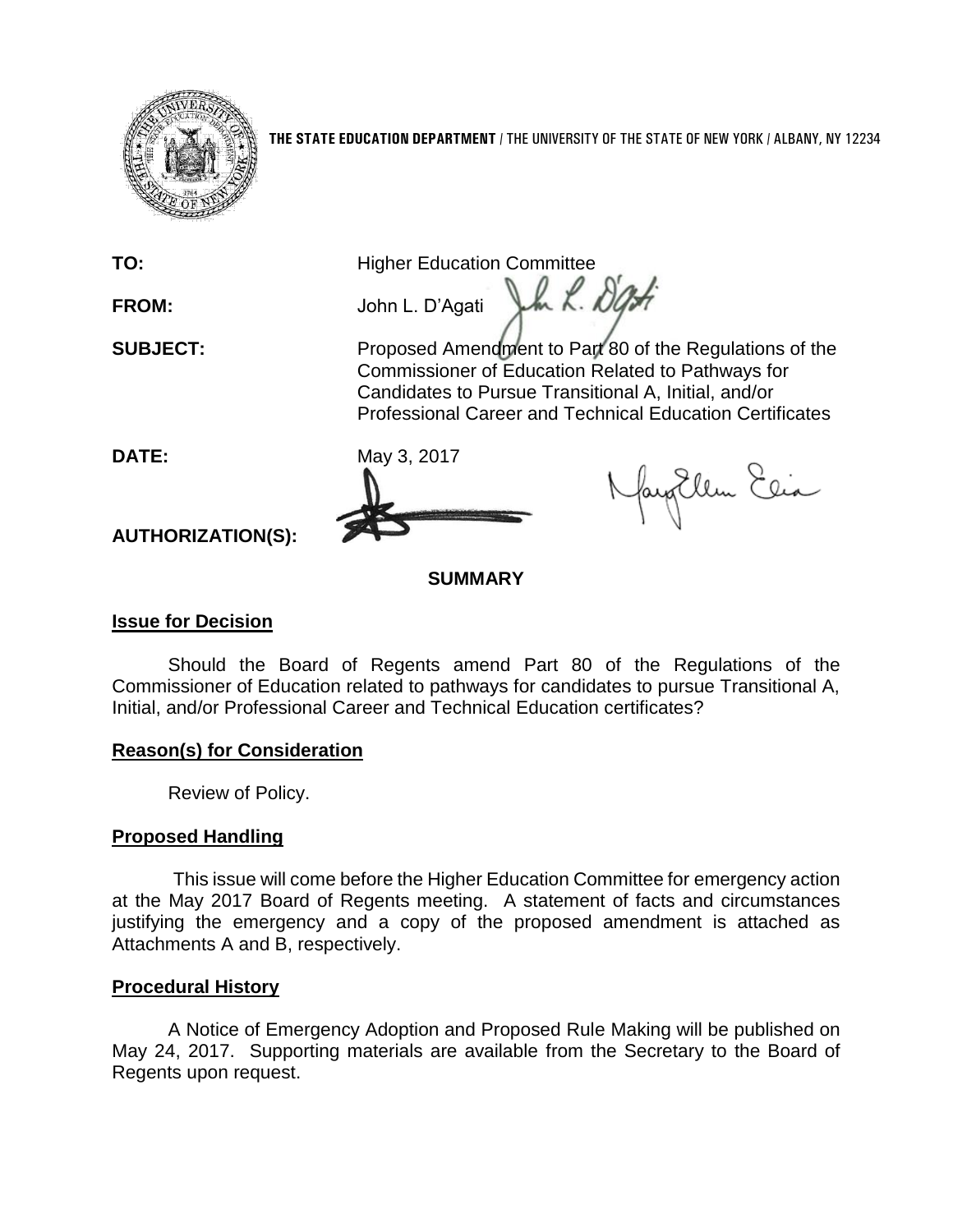## **Background Information**

For several years, the Department has received reports from school districts and BOCES on the inability to find and retain qualified Career and Technical Education (CTE) teaching candidates. While there are current shortages in various subject areas, the CTE field has experienced additional pressures due to the unique technical skill sets required and development of new and emerging occupational areas being established in business and industry adding to the demand for qualified individuals in similar technical areas.

Due to non-traditional education and experience, prospective candidates have had difficulty obtaining certification through the traditional teacher certification requirements.

To begin to address this problem, an ad hoc advisory group, comprised of stakeholders that represent entities that hire, train, or represent CTE teachers, including school districts, BOCES, teacher preparation programs, and teacher unions, was established to consider how to restructure the existing CTE teacher certification system to simplify the process and reduce barriers to prospective teacher candidates.

After extensive discussion around the challenges to finding and hiring qualified teacher candidates and presentations on national and local induction models, consensus of the group was for the Department to draft a CTE teacher certification structure that utilized the nationally recognized 16 Career Clusters<sup>1</sup> as a framework for current, new and emerging CTE titles. By doing this, prospective candidates for certification will be able to better match their education and work experience as "experts in field" and have a clear understanding of what they must do to attain Initial and/or Professional certification while meeting the needs of the hiring district.

### **Department Actions Resulting from Advisory Group that are Not Regulatory Actions**

- The Department will rename the category levels in TEACH to reflect the nationally recognized Career Clusters.
- When a new CTE program is established and a new CTE certificate title name is needed in TEACH, titles will be added based upon the nationally recognized Career Clusters. See extensive Career Cluster information available at https://careertech.org/.

## **Department Actions Resulting from Advisory Group that are Regulatory Actions**

• Add a new Option J to the Transitional A pathway for prospective candidates who have a bachelor's degree or higher in the certificate area sought, or a closely related area and one year of satisfactory work experience or hold an industry related credential in the certificate area to be taught or in a closely related subject area acceptable to the Department.

 $\overline{a}$ <sup>1</sup> The Career Clusters Initiative was a joint effort of the U.S. Department of Education Office of Career, Technical and Adult Education and Advance CTE (https://careertech.org/)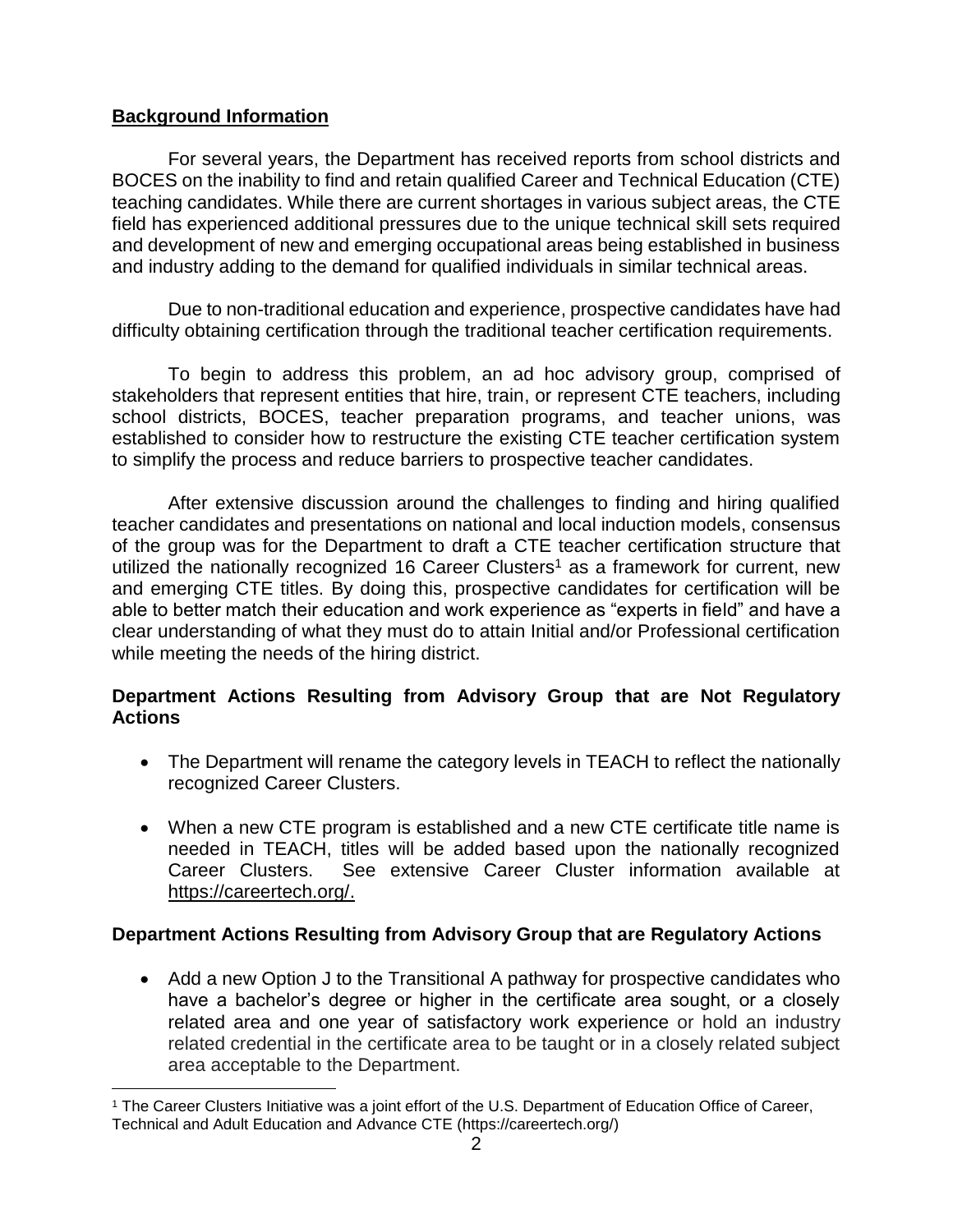- Use the existing Transitional A options, including the new Option J, as the gateway to Initial and Professional certification.
- Eliminate the 30 semester hour coursework requirement and replace it with nine semester hours of pedagogical coursework for the initial certificate and nine additional semester hours of pedagogical coursework for the professional certificate as specified below.

### **Current and Proposed Pathways Leading to Transitional A Certificate:**

- **Option A:** An associates or higher degree in the CTE field plus two years of work experience in the CTE field.
- **Option B:** A high school diploma and four years of work experience in the CTE field.
- **Option C:** An associate's degree in the CTE field and two years of teaching experience at the postsecondary level in the CTE field.
- **Option D:** A full Bureau of Proprietary School Supervision (BPSS) license in the CTE field and two years of BPSS teaching experience in the CTE field.
- **Option G:** High school diploma, two years of work experience in the CTE field, and an industry credential in the CTE field.
- **Option H:** Enrollment in a CTE program and either one year of work experience in the CTE field or passing score on an industry exam in the CTE field.
- **Option I:** Teaching certification in grades 7-12 (any subject) and either one year of work experience in the CTE field or an industry related credential.
- **\*New\* Option J:** Bachelor's degree and either one year of work experience in the CTE field or an industry credential in the CTE field.<sup>2</sup>

Current regulations require 30 semester hours of college coursework which included studies in liberal arts and science to qualify for the Initial certification in some areas and 30 semester hours of college coursework which included studies in Liberal Arts and science and pedagogy for all candidates to gain Professional certification. Per the ad hoc advisory group, this requirement proved to be a barrier to many highly-qualified candidates who indicated this coursework did not improve their teaching skills. To balance teaching skills with technical skills, the proposed amendment provides an additional option through the individual evaluation pathway and requires nine semester hours of pedagogical coursework for Initial certification and nine additional semester hours of pedagogical coursework for Professional certification. This focused approach will make it easier to complete the pedagogical coursework requirement.

To obtain Initial certification, in addition to meeting the requirements for a specific Transitional A option, candidates will need to complete nine semester hours of pedagogical coursework in the following:

 $\overline{a}$ 

<sup>2</sup> The proposed amendment also makes technical changes to Sections 80-3.3 and 80-3.4 of the Regulations of the Commissioner of Education to include the requirements for an initial and professional certificate for individuals seeking those certificates through various options under the Transitional A pathway, as described above.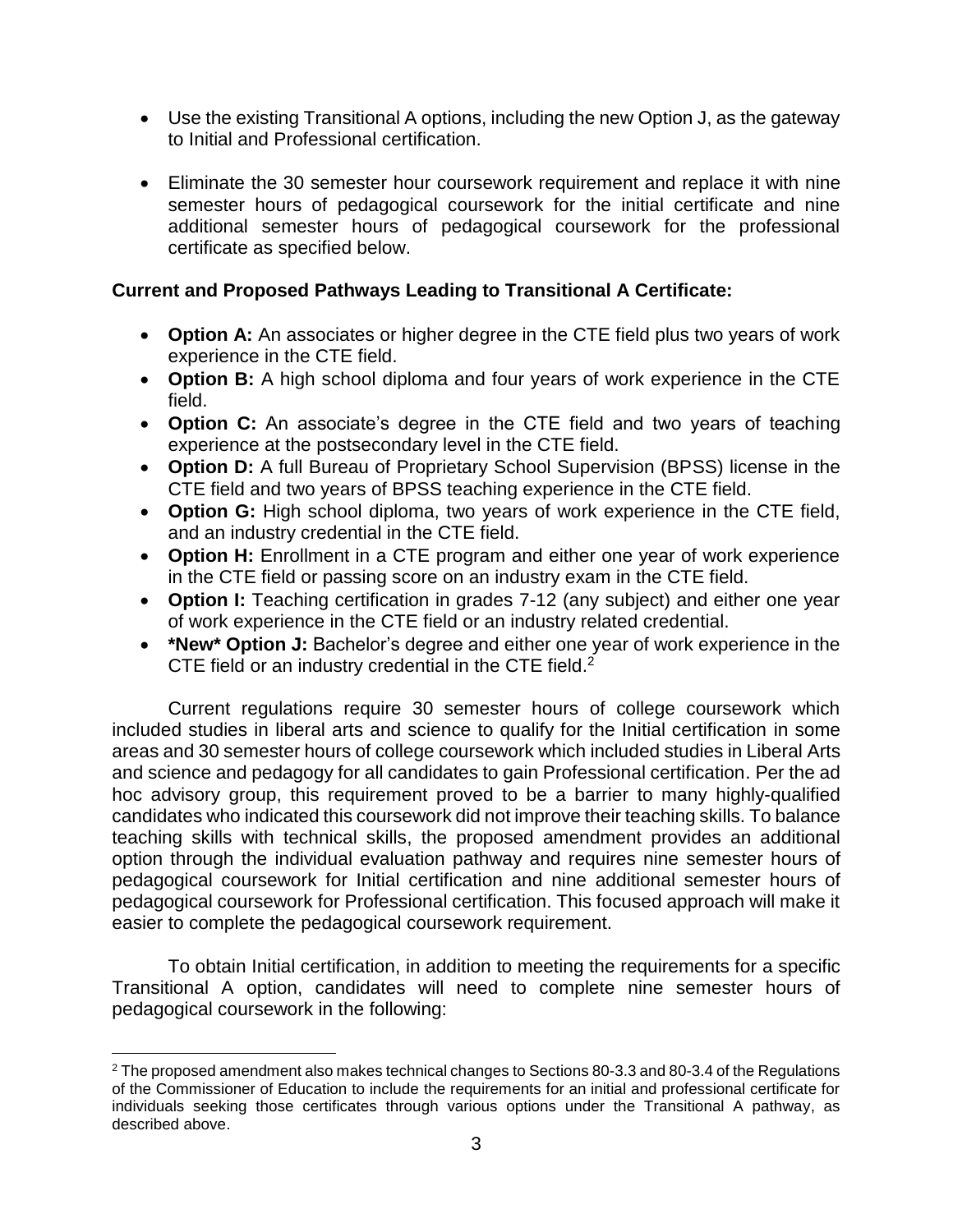- human development and learning including, but not limited to, the impact of culture, heritage, socioeconomic level, and factors in the home and community that may affect a student's readiness to learn;
- teaching students with disabilities and special health-care needs within the general education classroom, including assistive technology; and
- curriculum and/or instruction, including instructional technology.

To obtain Professional certification, in addition to the requirements for the Initial and passing the Educating All Students (EAS) exam, candidates will need to complete an additional nine semester hours of pedagogical coursework in the following:

- Teaching Literacy Skills Methods 3 semester hours
- Instruction and/or Assessment
- Classroom Management

The proposed amendment also requires candidates who obtain an Initial certificate through one of the Transitional A pathways described above to take and pass the Educating All Students examination for the Professional certificate, rather than the Initial certificate, as was previously required.

 In addition to the current Transitional A options, the Department is recommending a new option (Option J) to gain certain CTE certification titles. This option would allow persons who have completed a bachelor's degree in the subject area or a closely related subject area and have one year of work experience, and have completed the required workshops and fingerprint clearance to gain a Transitional A certificate.

This option is needed for the emerging occupations where it is difficult to find individuals with multiple years of experience and who want to teach instead of work in the technical field.

#### **Related Regents Items**

None.

#### **Recommendation**

Department staff recommends that the Board of Regents take the following action:

VOTED: That Part 80 of the Regulations of the Commissioner of Education be amended, as submitted, effective May 9, 2017, as an emergency action upon a finding by the Board of Regents that such action is necessary for the preservation of the general welfare to ensure that teaching candidates who meet the requirements of the proposed amendment can obtain certification in career and technical education titles to address current teacher shortages in this area.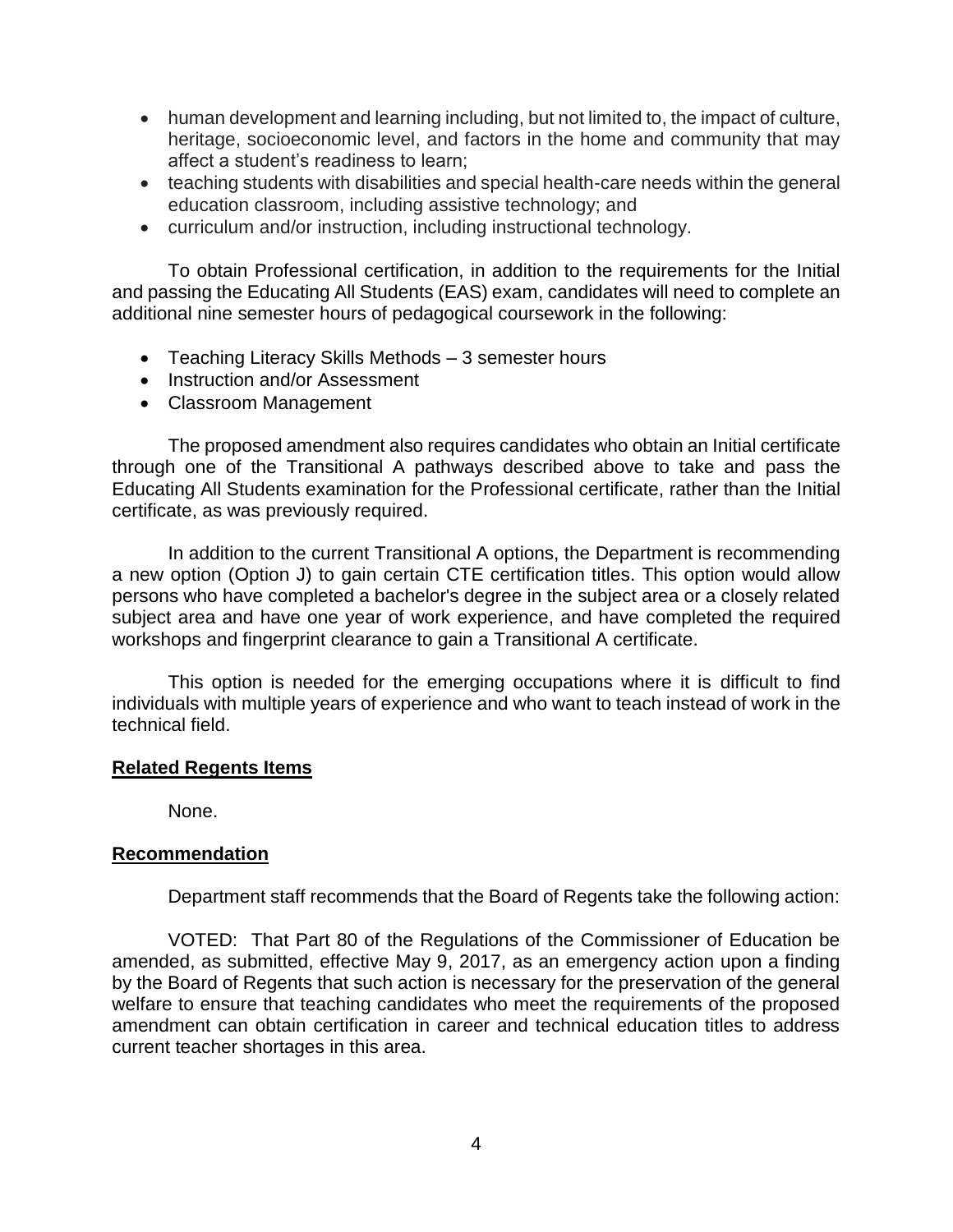#### **Timetable for Implementation**

Following the 45-day public comment period required under the State Administrative Procedure Act, it is anticipated that the proposed amendment will be adopted by the Board of Regents at its September 2017 meeting. If adopted at the September 2017 meeting, the proposed amendment will become effective on September 27, 2017. It is anticipated that a second emergency action will be needed at the July meeting to ensure that the emergency rule adopted at the May meeting will remain in effect until it can be adopted as a permanent rule.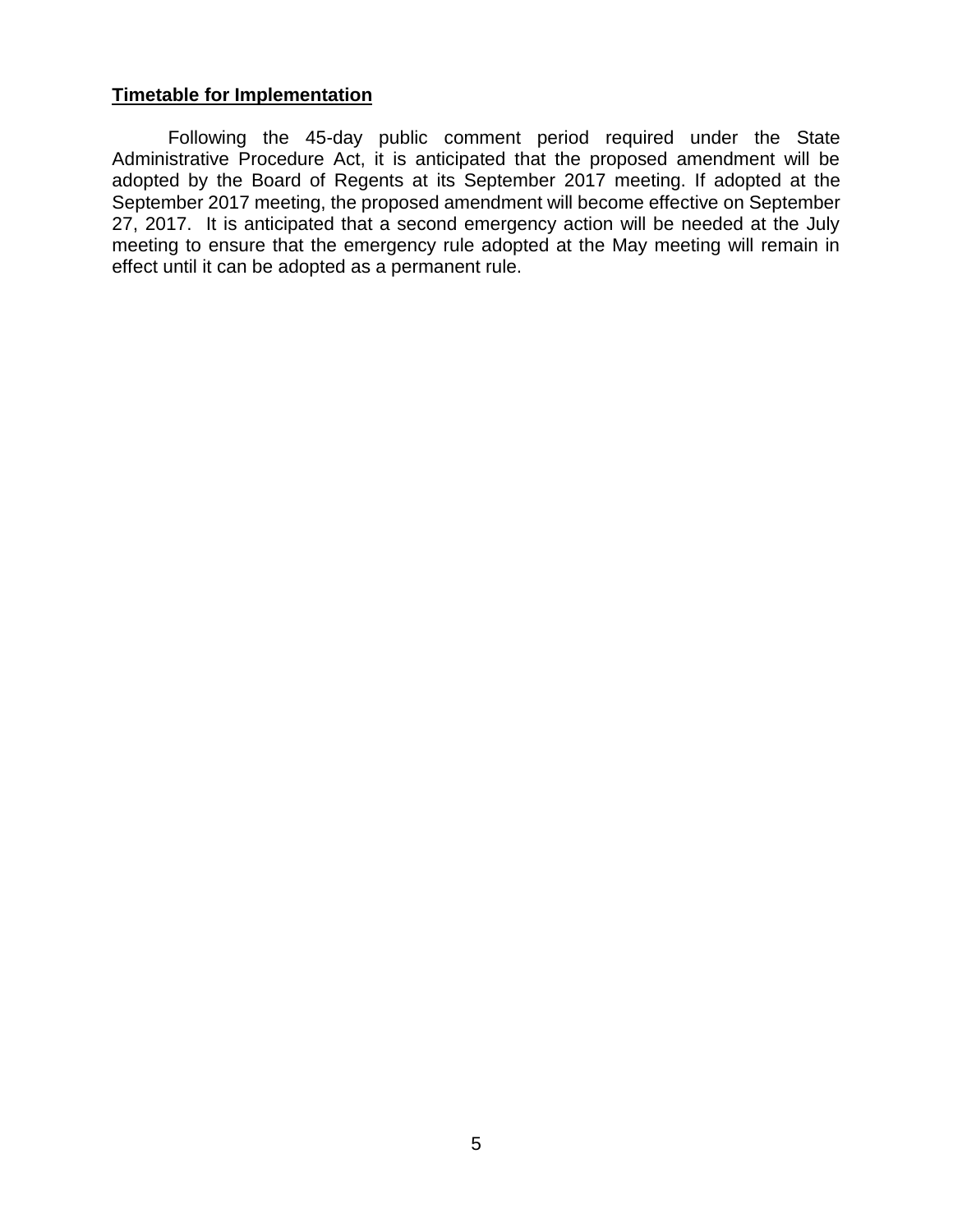#### **STATEMENT OF FACTS AND CIRCUMSTANCES JUSTIFYING THE EMERGENCY**

In order to address teacher shortages in the career and technical education field, the proposed amendments add an additional Transitional A pathway for holders of a bachelor's degree and one year of work experience in the career and technical education area sought, or a closely related area, as determined by the Department. The proposed amendment also uses the existing Transitional A options as the gateway to Initial and Professional certification.

A Notice of Emergency Adoption and Proposed Rule Making will be published in the State Register on May 24, 2017. Since the Board of Regents meets at fixed intervals, the earliest the proposed rule can be presented for regular (non-emergency) adoption, after expiration of the required 45-day public comment period provided for in the State Administrative Procedure Act (SAPA) for a proposed rulemaking, would be the September 2017 Regents meeting. Furthermore, pursuant to SAPA section 203(1), the earliest effective date of the proposed rule, if adopted at the September meeting, would be September 27, 2017, the date a Notice of Adoption would be published in the State Register. To ensure these provisions are in effect prior to the next school year, emergency action is therefore necessary for the preservation of general welfare to conform to the provisions of the new law for the 2017-2018 school year and to provide candidates sufficient time to apply for certification under these pathways so school districts can hire these individuals for the 2017-2018 school year.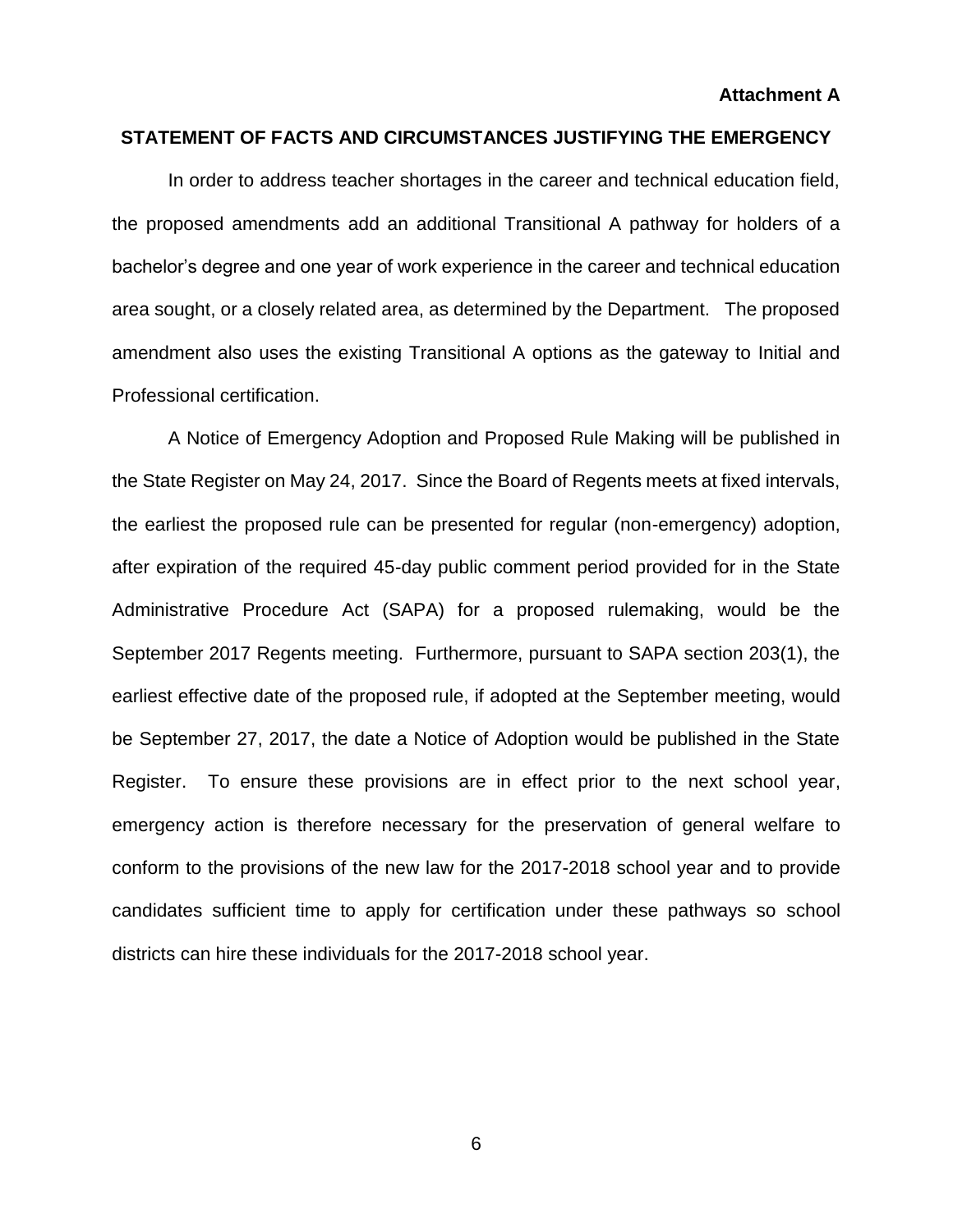## AMENDMENT TO THE REGULATIONS OF THE COMMISSIONER OF EDUCATION

Pursuant to Education Law sections 207, 305, 3001, 3004 and 3009.

1. Subdivision (c) of section 80-3.3 of the Regulations of the Commissioner of Education shall be amended to read as follows:

(c) Requirements for initial certificates in a specific career and technical subject within [the field of agriculture, business and marketing, family and consumer sciences, health,] a technical area, or a trade (grades 7 through 12).

The candidate shall meet the requirements for the initial certificate by successfully completing the requirements in paragraph (1) or (2) of this subdivision.

(1) Option A. The requirements of this paragraph are applicable to candidates who seek an initial certificate through completion of an associate degree program or its equivalent. The candidate shall meet the requirements in each of the following subparagraphs:

(i) Education. The candidate shall meet the education requirement by satisfactorily completing an associate degree program registered pursuant to section 52.21(b)(3)(xiii) of this Title as leading to the initial certificate under option A, or its equivalent.

(ii) [Examination. The candidate shall meet the examination requirement by meeting the requirements in one of the following clauses:

(a)

(1) A candidate who has completed all requirements for initial certification on or before April 30, 2014 and who applies for certification on or before April 30, 2014, shall submit evidence of having achieved a satisfactory level of performance on the New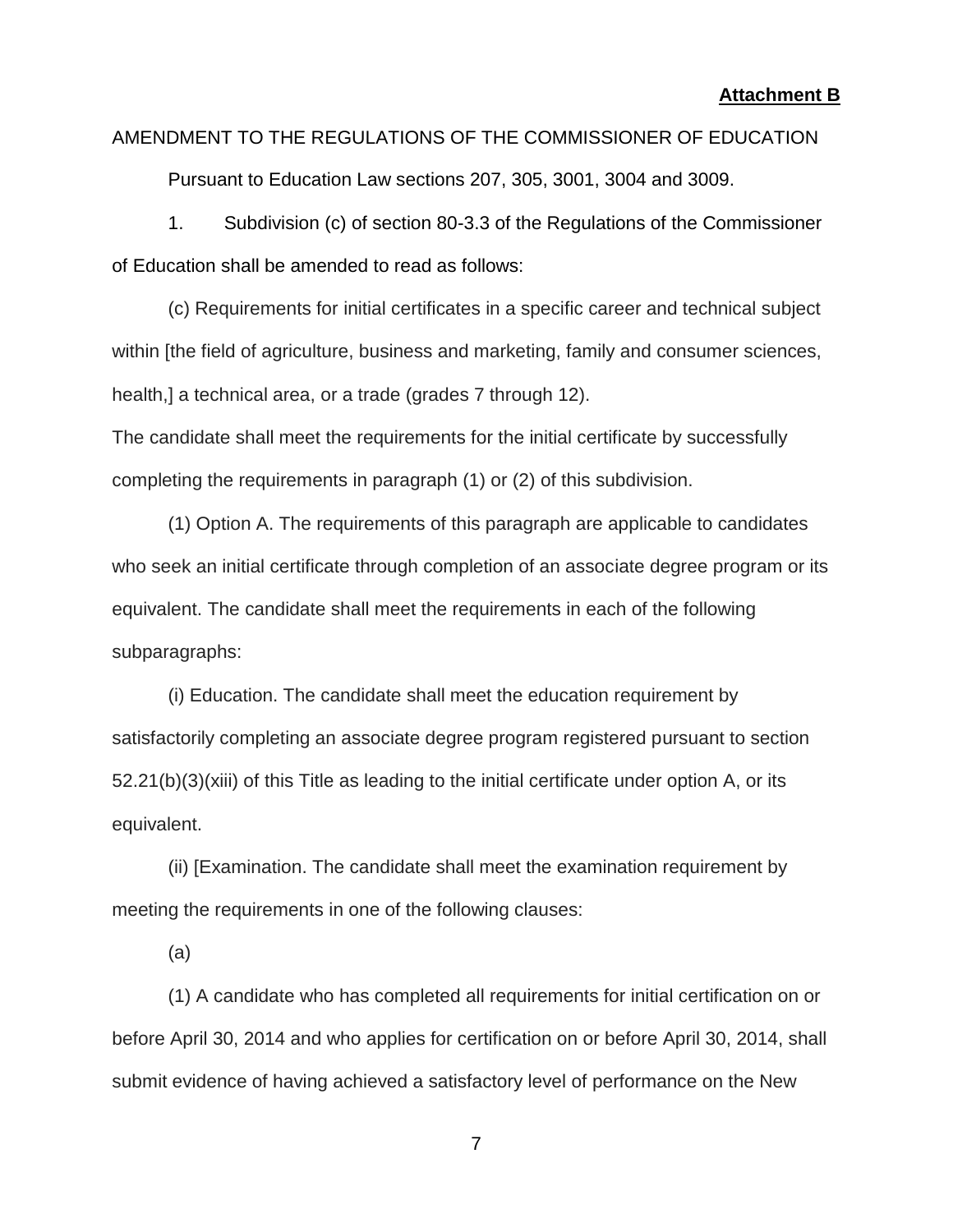York State Teacher Certification Examination written assessment of teaching skills on or before April 30, 2014 or achieve a satisfactory level of performance on the educating all students test.

(2) A candidate who applies for certification on or after May 1, 2014 or a candidate who applies for certification on or before April 30, 2014 but does not meet all the requirements for an initial certificate on or before April 30, 2014, shall submit evidence of having achieved a satisfactory level of performance on the educating all students test.

(b) Examination requirement for an additional certificate. A candidate who has one or more provisional certificates, permanent certificates, initial certificates, or professional certificates in a title in the classroom teaching service may meet the examination requirements for an initial certificate for a certificate title prescribed under this option, by having achieved a satisfactory level of performance on the New York State Teacher Certification Examination content specialty test(s) in the area of the certificate for which application is made, if required for the initial certificate pursuant to clause (*a*) of this subparagraph.

(iii)] Experience. The candidate shall have at least two years of documented and satisfactory work experience in the career and technical education subject for which a certificate is sought.

(2) Option B. The requirements of this paragraph are applicable to candidates who seek an initial certificate through completion of a program of coursework that does not lead to an associate or higher degree. This option shall not be available in specific family and consumer science, business and marketing and technical subject titles. The candidate shall meet the requirements in each of the following subparagraphs: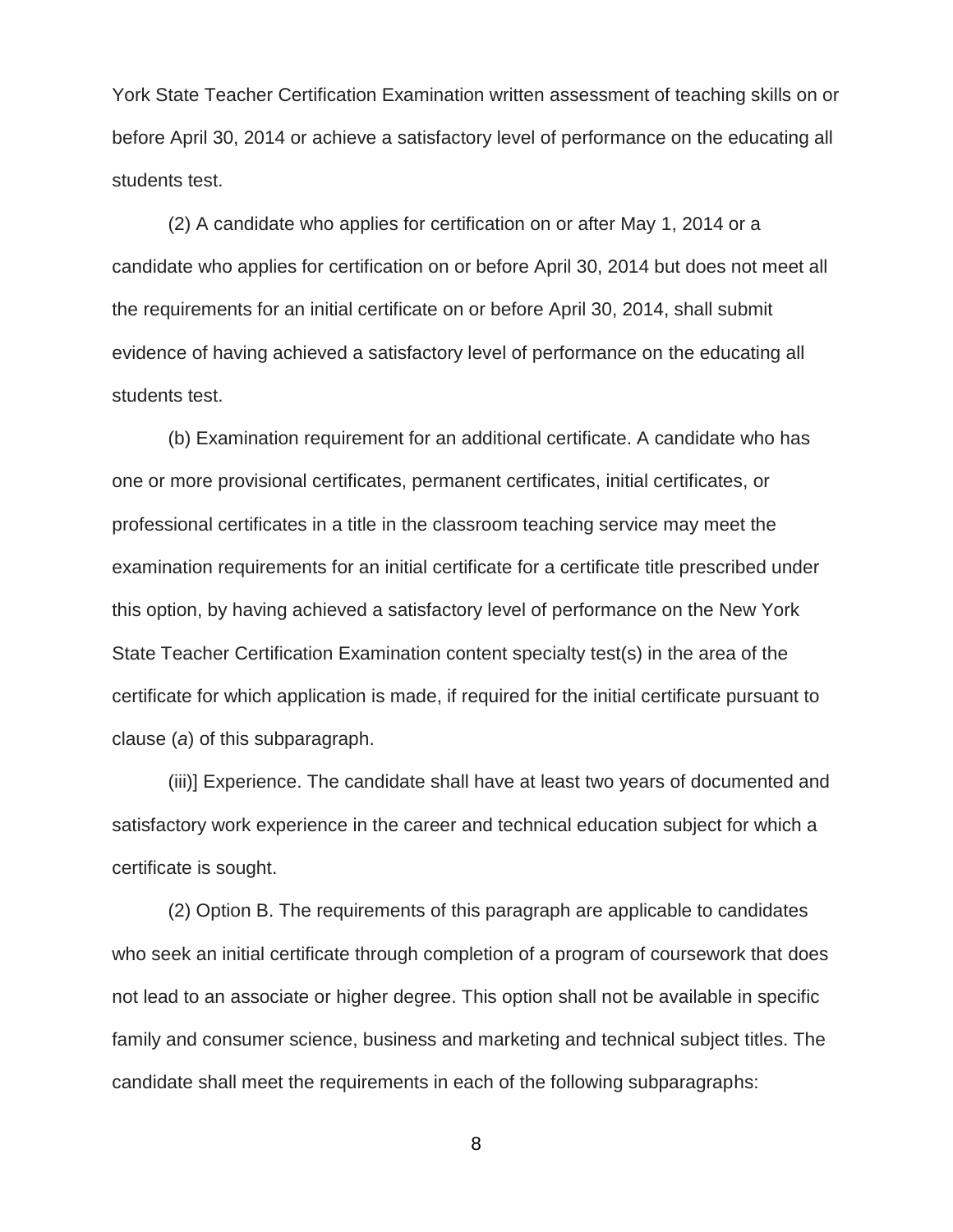(i) Education. The candidate shall meet the education requirement by satisfactorily completing a program registered pursuant to section 52.21(b)(3)(xiii) of this Title as leading to an initial certificate under option B, or its equivalent.

(ii) [Examination. The candidate shall meet the examination requirement by meeting the requirements in one of the following clauses:

(a)

(1) A candidate who has completed all requirements for initial certification on or before April 30, 2014 and who applies for certification on or before April 30, 2014, shall submit evidence of having achieved a satisfactory level of performance on the New York State Teacher Certification Examination communication and quantitative skills test and the written assessment of teaching skills on or before April 30, 2014 or evidence of having achieved a satisfactory level of performance on the communication and quantitative skills test and the educating all students test.

(2) A candidate who applies for certification on or after May 1, 2014 or a candidate who applies for certification on or before April 30, 2014 but does not meet all the requirements for an initial certificate on or before April 30, 2014, shall submit evidence of having achieved a satisfactory level of performance on the New York State Teacher Certification Examination communication and quantitative skills test and the educating all students test.

(b) Examination requirement for an additional certificate. A candidate who has one or more provisional certificates, permanent certificates, initial certificates, or professional certificates in a title in the classroom teaching service may meet the examination requirements for an initial certificate for a certificate title prescribed under this option, by having achieved a satisfactory level of performance on the New York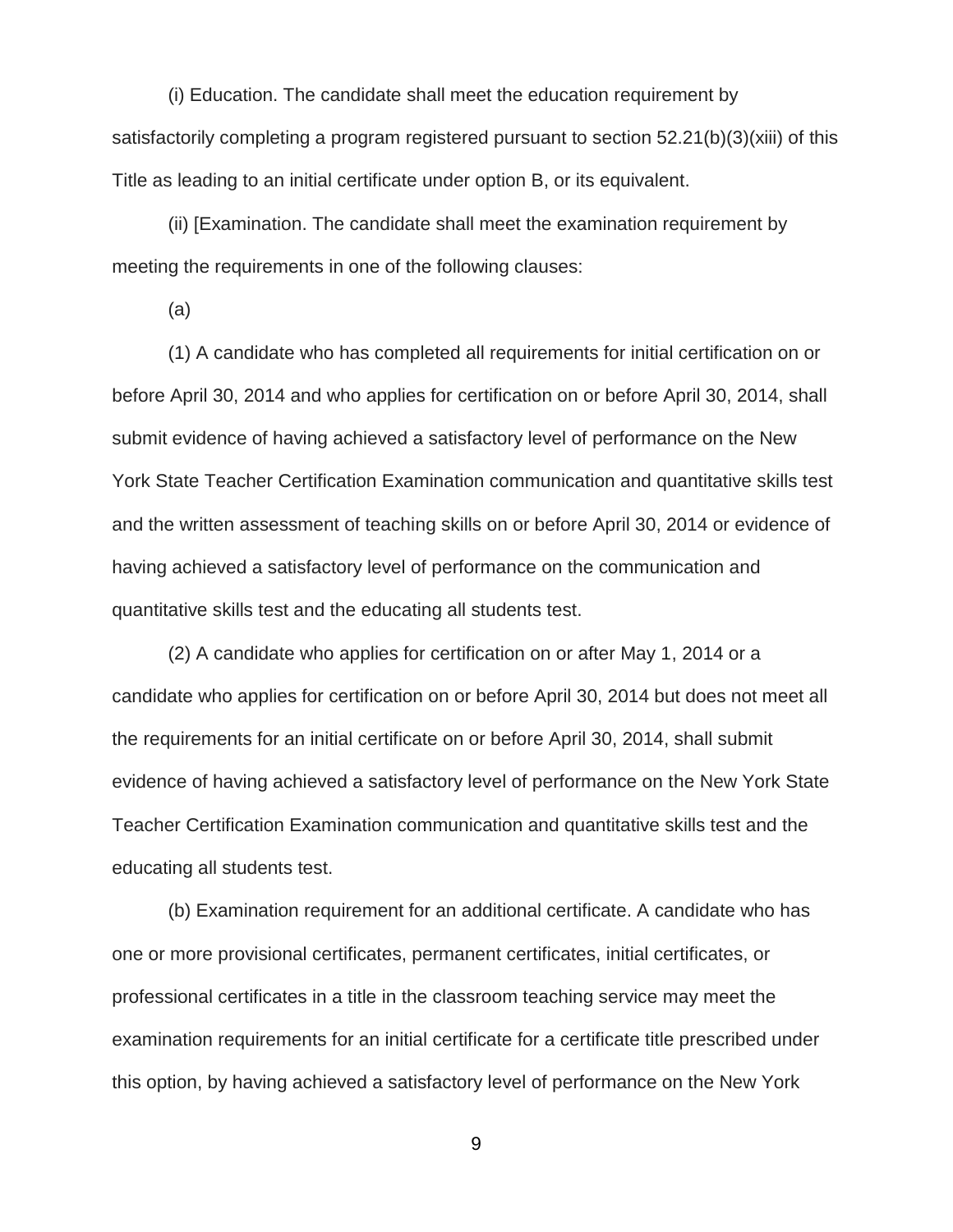State Teacher Certification Examination content specialty test(s) in the area of the certificate for which application is made, if required for the initial certificate pursuant to clause (*a*) of this subparagraph.

(iii)] Experience. The candidate shall have at least four years of documented and satisfactory work experience in the career and technical education subject for which a certificate is sought.

(3) Option C. The requirements of this paragraph are applicable to candidates who seek an initial certificate through completion of an associate degree program or its equivalent. The candidate shall meet the requirements in each of the following subparagraphs:

(i) Education. The candidate shall meet the education requirement through satisfactory completion of an associate degree program registered pursuant to section 52.21(b)(3)(xiii) of this Title as leading to the initial certificate under option A, or its equivalent.

(ii) [Examination. The candidate shall meet the examination requirement by meeting the requirements in one of the following clauses:

(a)

(1) A candidate who has completed all requirements for initial certification on or before April 30, 2014 and who applies for certification on or before April 30, 2014, shall submit evidence of having achieved a satisfactory level of performance on the New York State Teacher Certification Examination written assessment of teaching skills on or before April 30, 2014 or achieve a satisfactory level of performance on the teacher performance assessment and the educating all students test.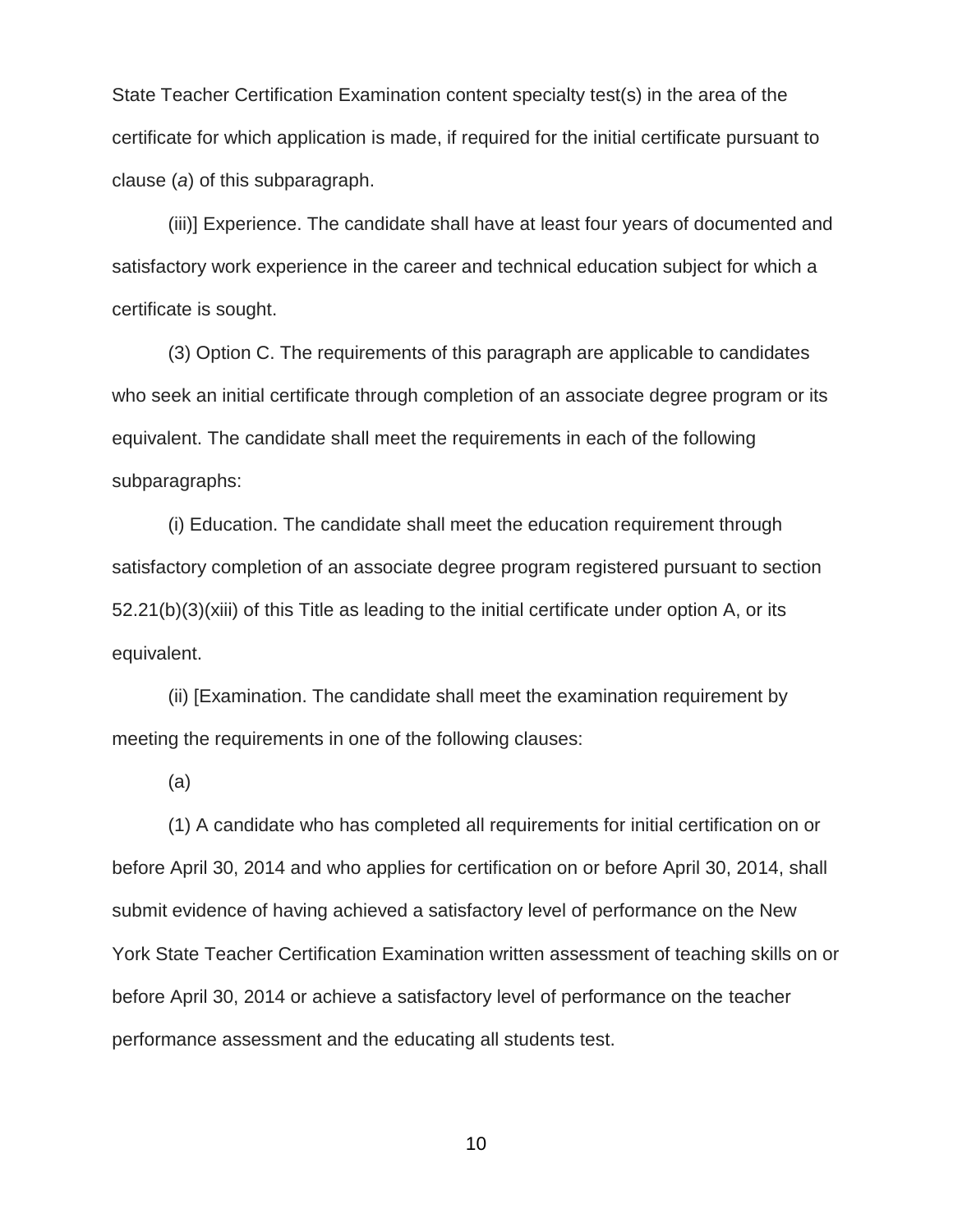(2) A candidate who applies for certification on or after May 1, 2014 or a candidate who applies for certification on or before April 30, 2014 but does not meet all the requirements for an initial certificate on or before April 30, 2014, shall submit evidence of having achieved a satisfactory level of performance on the New York State Teacher Certification Examination teacher performance assessment and the educating all students test.

(b) Examination requirement for an additional certificate. A candidate who has one or more provisional certificates, permanent certificates, initial certificates, or professional certificates in a title in the classroom teaching service may meet the examination requirements for an initial certificate for a certificate title prescribed under this option, by having achieved a satisfactory level of performance on the New York State Teacher Certification Examination content specialty test(s) in the area of the certificate for which application is made, if required for the initial certificate pursuant to clause (*a*) of this subparagraph.

(iii)] Experience. The candidate shall have at least two years of satisfactory teaching experience, excluding experience as a teaching assistant, at the postsecondary level in the certificate area to be taught or in a closely related subject area acceptable to the department.

(4) Option D. The requirements of this paragraph are applicable to holders of a full license as a teacher issued by the department pursuant to section 126.6(f) of this Title in the career and technical field in which a certificate is sought and who have two years of satisfactory teaching experience under a full license issued by the Department pursuant to section 126.6(f) in a licensed private career school in the certificate area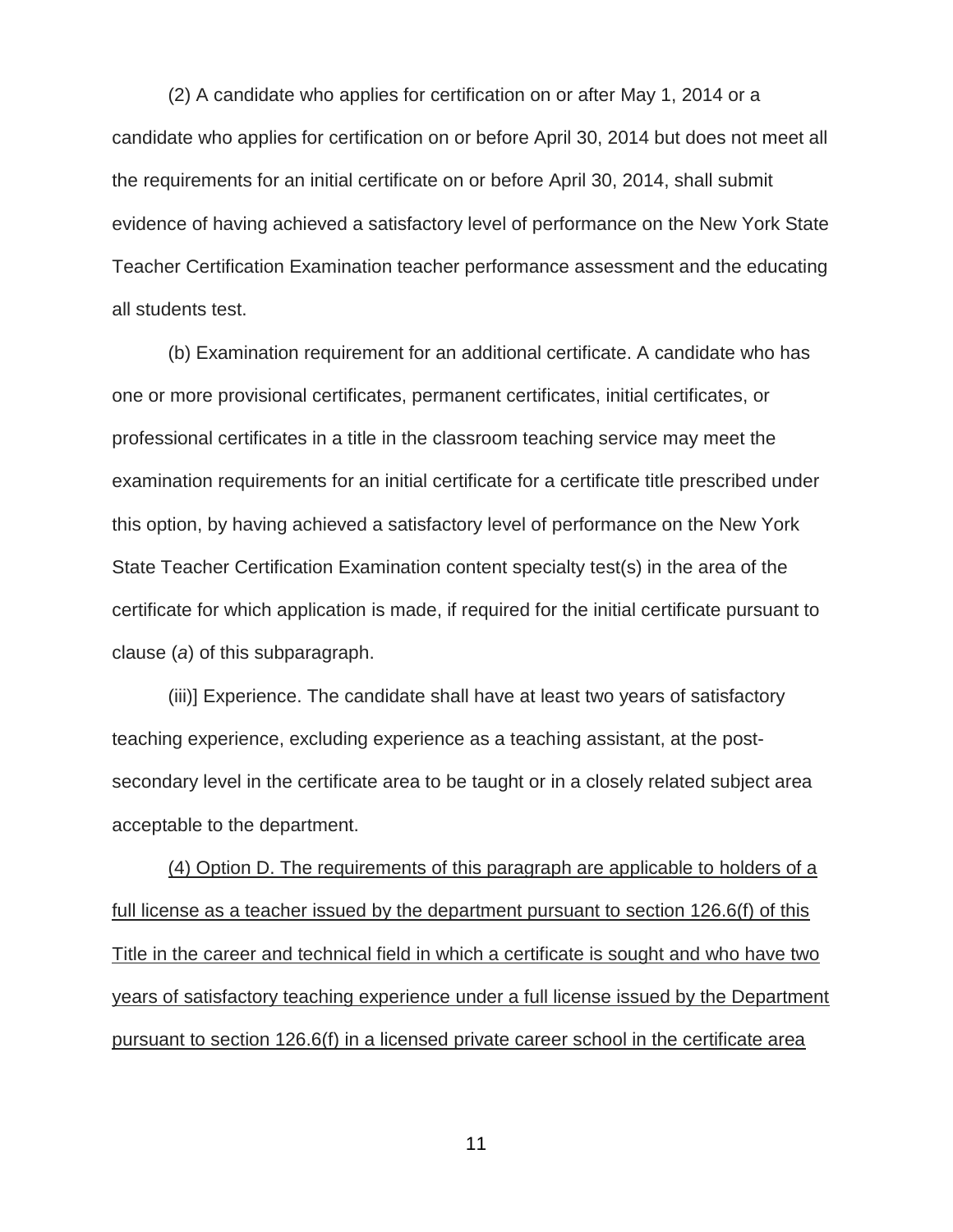under such license, or in a closely related subject area acceptable to the department. The candidate shall meet the requirements in each of the following subparagraphs:

(i) Education. The candidate shall meet the education requirement through satisfactory completion of an associate degree program registered pursuant to section 52.21(b)(3)(xiii) of this Title as leading to the initial certificate under Option D or its equivalent.

(ii) Experience. The candidate shall have at least two years of satisfactory teaching experience under a full license issued by the department pursuant to section 126.6(f) of this Title, in a New York State licensed private career school in the certificate area or in a closely related subject area acceptable to the department.

(5) Option G. The requirements of this paragraph are applicable to holders of an industry acceptable credential in a career and technical education subject or receive a satisfactory passing score on an industry accepted career and technical examination and have at least two years of acceptable work experience in the certificate area to be taught or in a closely related subject area acceptable to the department. The candidate shall meet the requirements in each of the following subparagraphs:

(i) Education. The candidate shall meet the education requirement through satisfactory completion of an associate degree program registered pursuant to section 52.21(b)(3)(xiii) of this Title as leading to the initial certificate under Option G or its equivalent.

(ii) Industry related credential or industry accepted examination. The candidate shall either:

(a) hold an industry related credential in the certificate area to be taught or in a closely related subject area acceptable to the department; or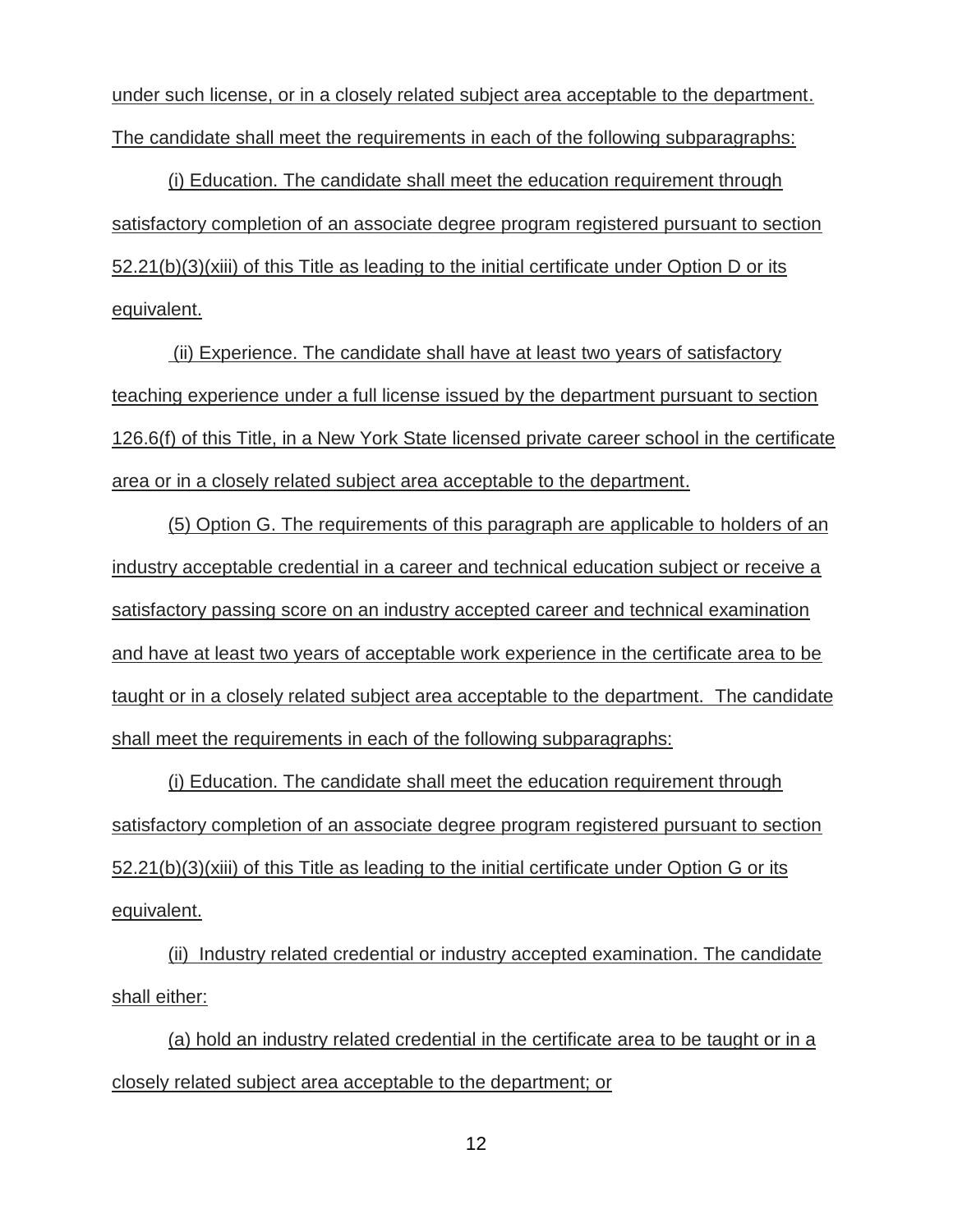(b) receive a passing score on an industry accepted career and technical education examination that demonstrates mastery in the career and technical education subject for which a certificate is sought or a closely related area as approved by the department through a request for qualifications process.

(iii) Experience. The candidate shall have at least two years of satisfactory work experience in the career and technical education subject for which a certificate is sought or a closely related subject area, as determined by the department.

(6) Option H. The requirements of this paragraph are applicable to candidates who seek an initial certificate through completion of an approved career and technical education program registered pursuant to section 52.21 of this Title or its equivalent in the certificate area to be taught or in a closely related subject area acceptable to the department; and have either at least one year of acceptable work experience in the certificate area to be taught or in a closely related subject area acceptable to the department or receive a satisfactory passing score on an industry accepted career and technical education examination that demonstrates mastery in the career and technical education subject sought or in a closely related area through the department in a request for qualifications process. The candidate shall meet the requirements in each of the following subparagraphs:

(i) Education. The candidate shall complete an approved career and technical education program registered program pursuant to section 52.21 of this Title as leading to the initial certificate under Option H or its equivalent.

(ii) Industry related credential or experience. The candidate shall either: (a) receive satisfactory passing score on an industry accepted career and technical education examination that demonstrates mastery in the career and technical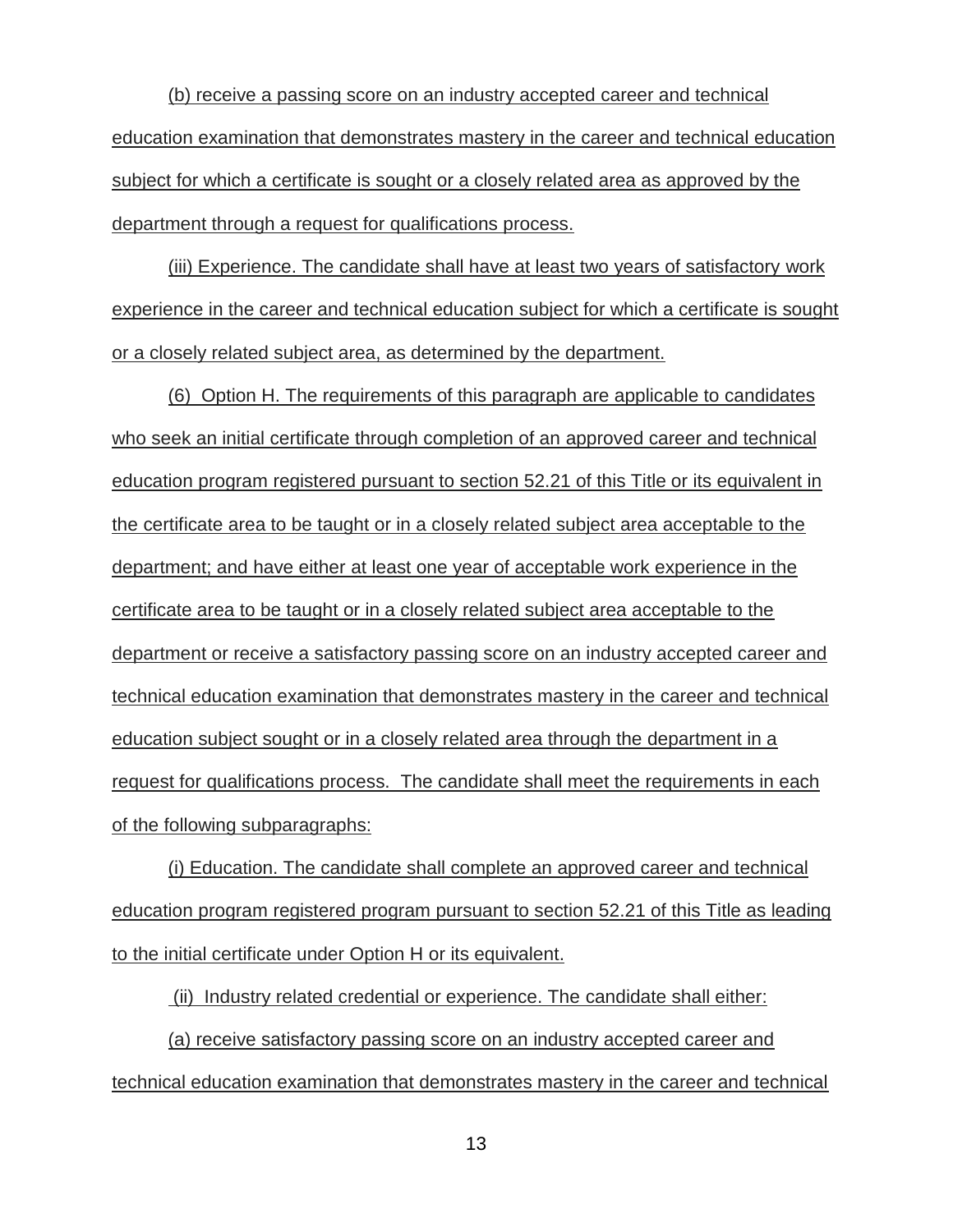education subject sought or in a closely related area through the department in a request for qualifications process; or

(b) have at least one year of satisfactory work experience in the career and technical education subject for which a certificate is sought or a closely related subject area, as determined by the department.

(7) Option I. The requirements of this paragraph are applicable to candidates who are currently certified as a teacher in grades 7-12 in any subject area acceptable to the department, and who either hold an industry related credential in the career and technical education subject to be taught or in a closely related subject area, as determined by the department, or have two years of satisfactory work experience in the certificate area taught, or in a closely related subject area, as determined by the department. The candidate shall meet the requirements in each of the following subparagraphs:

(i) Education. The candidate shall meet the education requirement through satisfactory completion of an associate degree program registered pursuant to section 52.21(b)(3)(xiii) of this Title as leading to the initial certificate under Option I or its equivalent.

(ii) Certification. The candidate shall hold Permanent, Initial or Professional certification as a teacher in grades 7-12 in any certification area pursuant to Part 80 of this Title, that is acceptable to the department.

(iii) Experience or industry related credential. The candidate shall either: (a) hold an industry related credential in the certificate area sought or in a closely related subject area, as determined by the department; or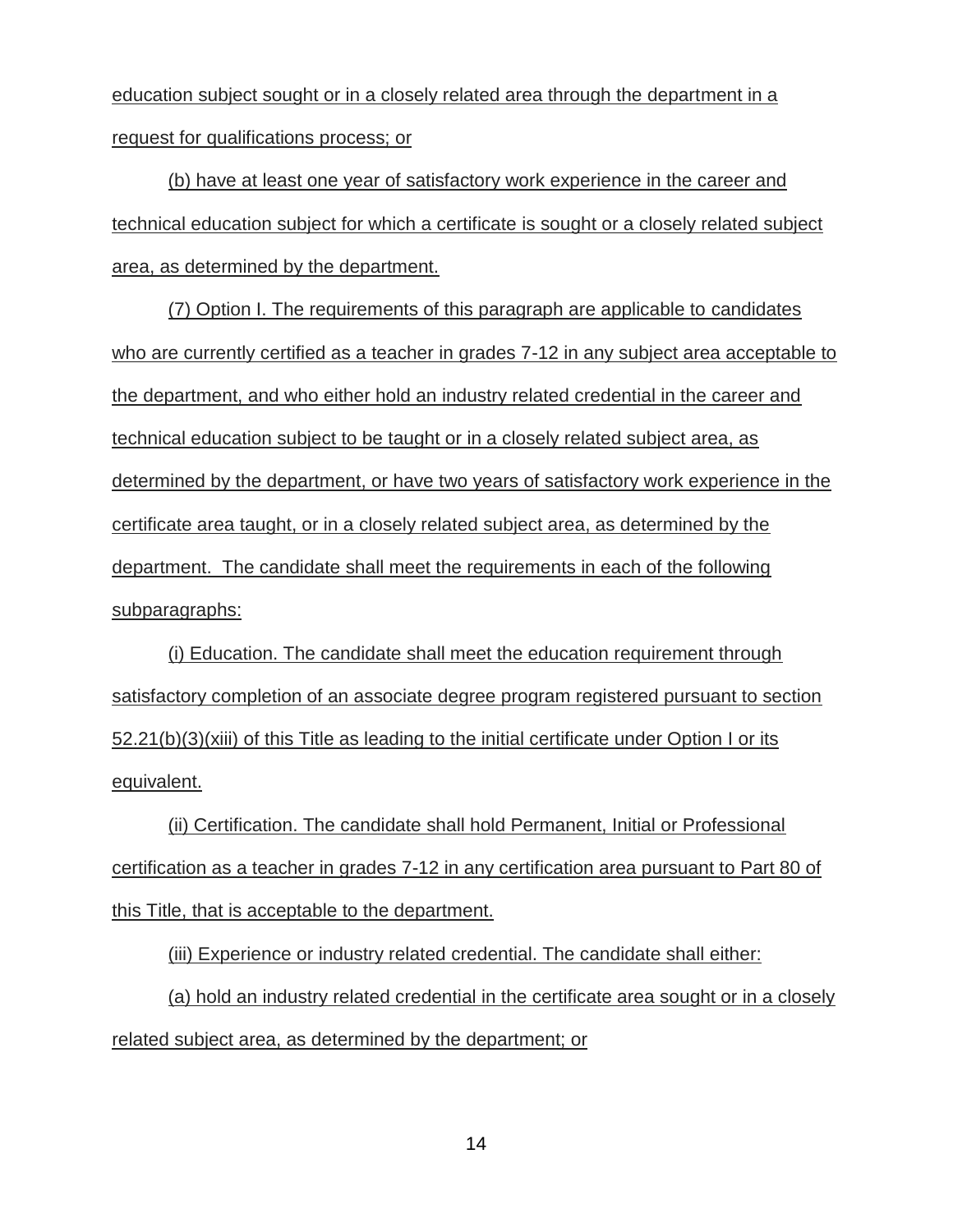(b) have at least two years of documented and satisfactory work experience in the career and technical education subject for which a certificate is sought, or a related area, as determined by the department.

(8) Option J. The requirements of this paragraph are applicable to candidates who possess a bachelor's degree or higher, in the career and technical field in which a certificate is sought, and have either one year of documented and satisfactory work experience in the career and technical education subject for which a certificate is sought, or a related area, as determined by the department, or hold an industry related credential in the career and technical subject for which a certificate is sought, or a related area as determined by the department. The candidate shall meet the requirements in each of the following subparagraphs:

(i) Education. The candidate shall meet the education requirement through satisfactory completion of a bachelor's degree in the career and technical field in which a certificate is sought, registered pursuant to section 52.21 of this Title as leading to the initial certificate under Option J or its equivalent.

(ii) Experience or Industry Related Credential. The candidate shall have either:

(a) at least one year of documented and satisfactory work experience in the career and technical education subject for which a certificate is sought, or a related area, as determined by the department; or

(b) hold an industry related credential in the certificate area sought or in a closely related subject area, as determined by the department.

2. Subdivision (c) of section 80-3.4 of the Regulations of the Commissioner of Education shall be amended to read as follows: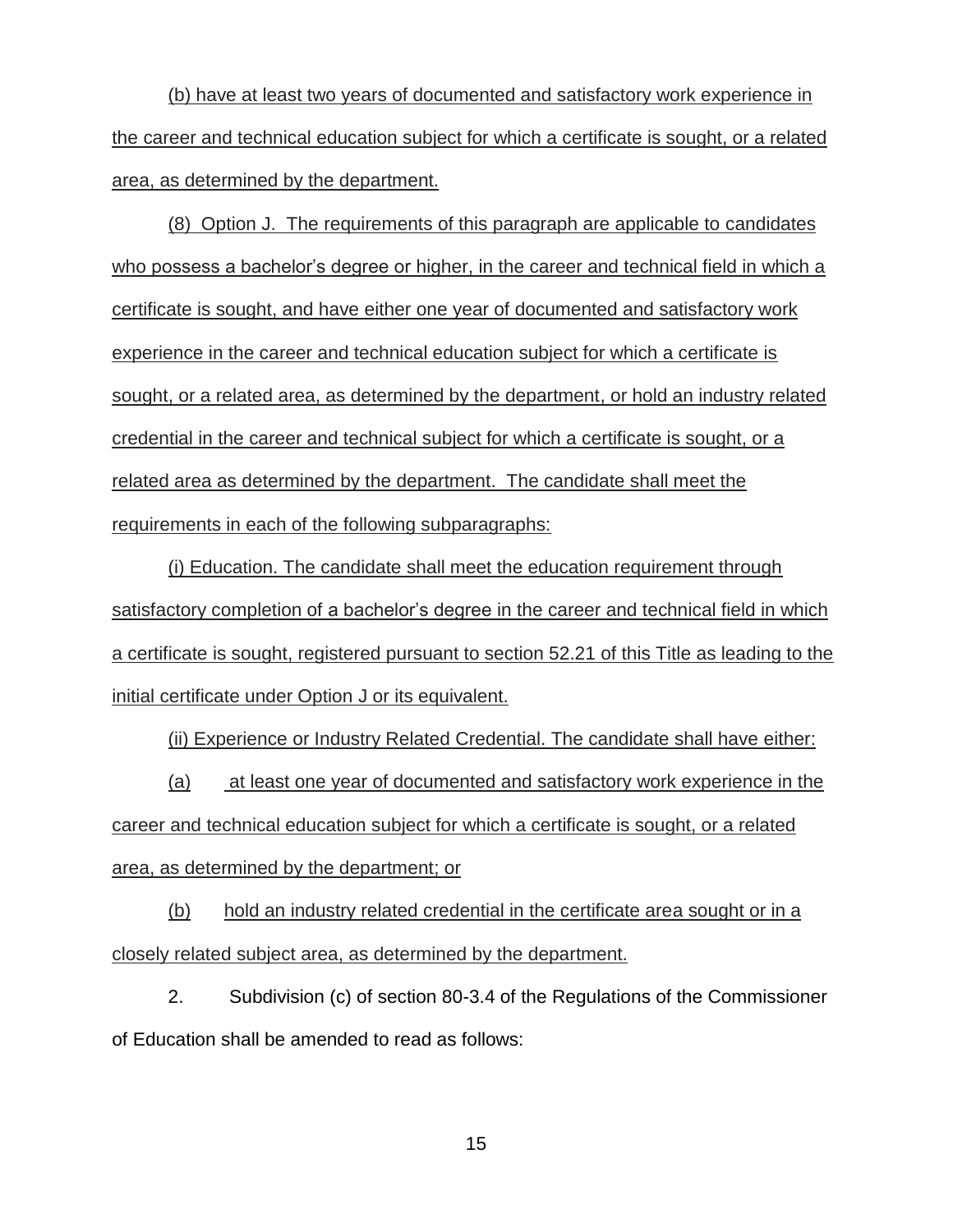(c) Requirements for professional certificates in a specific career and technical subject [within the field of agriculture, business and marketing, family and consumer sciences, health, a technical area, or a trade] (grades 7 through 12).

The candidate shall meet the requirements for the professional certificate by successfully completing the requirements in [paragraph (1) or (2)] paragraphs (1) through (8) of this subdivision, as applicable.

(1) Option A. The requirements of this paragraph are applicable to candidates who seek a professional certificate and who hold an associate degree or its equivalent. The candidate shall meet the requirements for the professional certificate in each of the following subparagraphs:

(i) Education. The candidate shall satisfactorily complete a program registered pursuant to section 52.21(b)(3)(xiii) of this Title as leading to the professional certificate under option A, or its equivalent.

(ii) Teaching experience. The candidate shall successfully complete three school years of teaching experience, or its equivalent. The candidate who completes this requirement in total or part through teaching in New York public schools shall be required to participate in a mentored program in the first year of employment, as prescribed in Part 100 of this Title, unless the candidate has successfully completed two years of teaching experience prior to such teaching in the public schools.

(iii) Examination. The candidate shall have a satisfactory level of performance on the Educating All Students test.

(2) Option B. The requirements of this paragraph are applicable to candidates who seek a professional certificate and do not possess an associate degree or its equivalent. This option shall not be available in specific family and consumer science,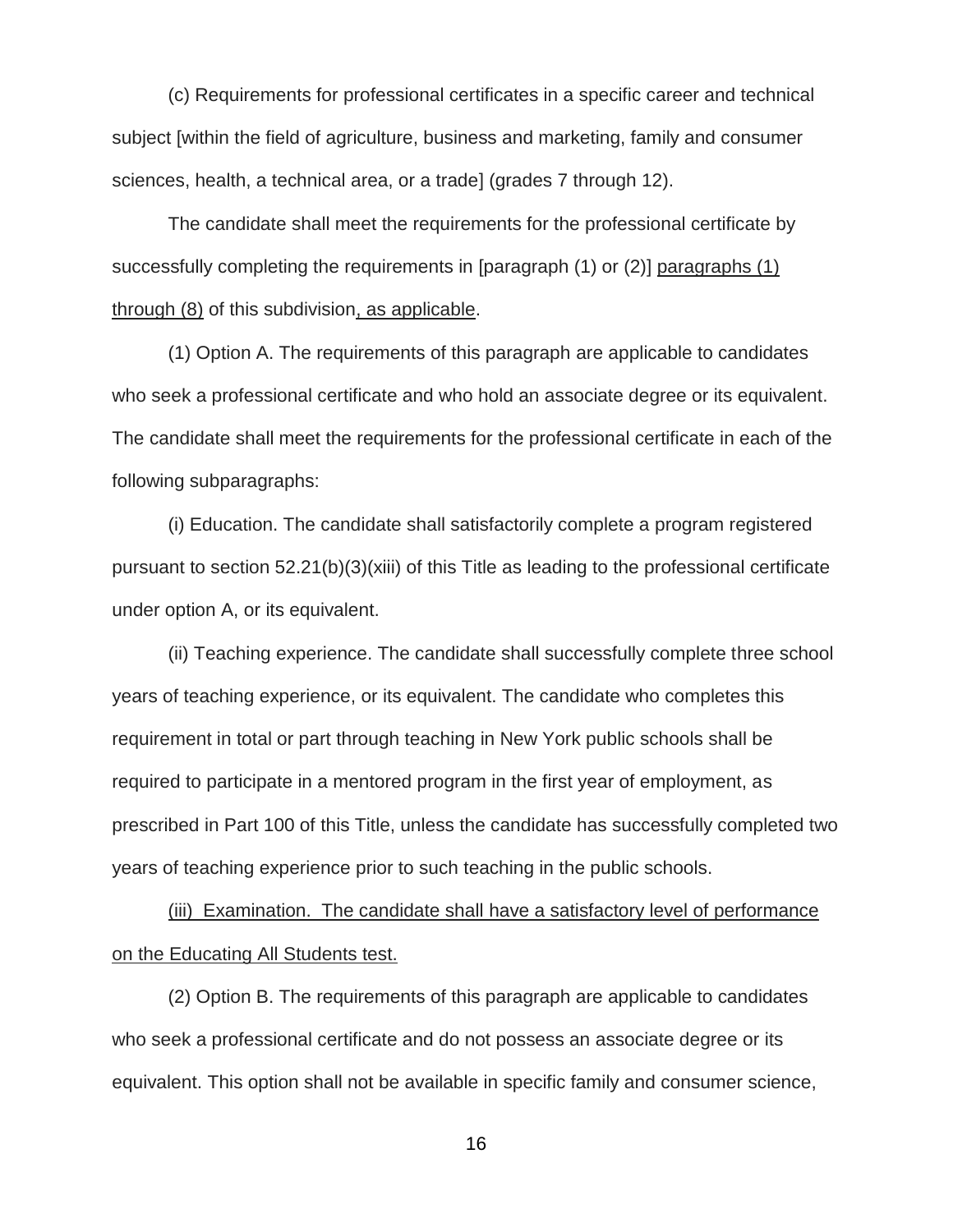business and marketing, and technical subject titles. The candidate shall meet the requirements in each of the following subparagraphs:

(i) Education. The candidate shall satisfactorily complete a program registered pursuant to section 52.21(b)(3)(xiii) of this Title as leading to the professional certificate under Option B, or its equivalent.

(ii) Teaching experience. The candidate shall successfully complete three school years of teaching experience, or its equivalent. The candidate who completes this requirement in total or part through teaching in New York public schools shall be required to participate in a mentored program in the first year of employment, as prescribed in Part 100 of this Title, unless the candidate has successfully completed two years of teaching experience prior to such teaching in the public schools.

(iii) Examination. The candidate shall have a satisfactory level of performance on the Educating All Students test.

(2) Option C. The requirements of this paragraph are applicable to candidates who seek a professional certificate and who hold an associate degree or its equivalent in the career and technical field in which a certificate is sought and who have had at least two years of satisfactory teaching experience, at the post-secondary level, in the certificate area to be taught or in a closely related subject acceptable to the department. The candidate shall meet the requirements in each of the following subparagraphs:

(i) Education. The candidate shall satisfactorily complete a program registered pursuant to section 52.21(b)(3)(xiii) of this Title as leading to the professional certificate under Option C, or its equivalent.

(ii) Teaching experience. The candidate shall successfully complete three school years of teaching experience, or its equivalent. The candidate who completes this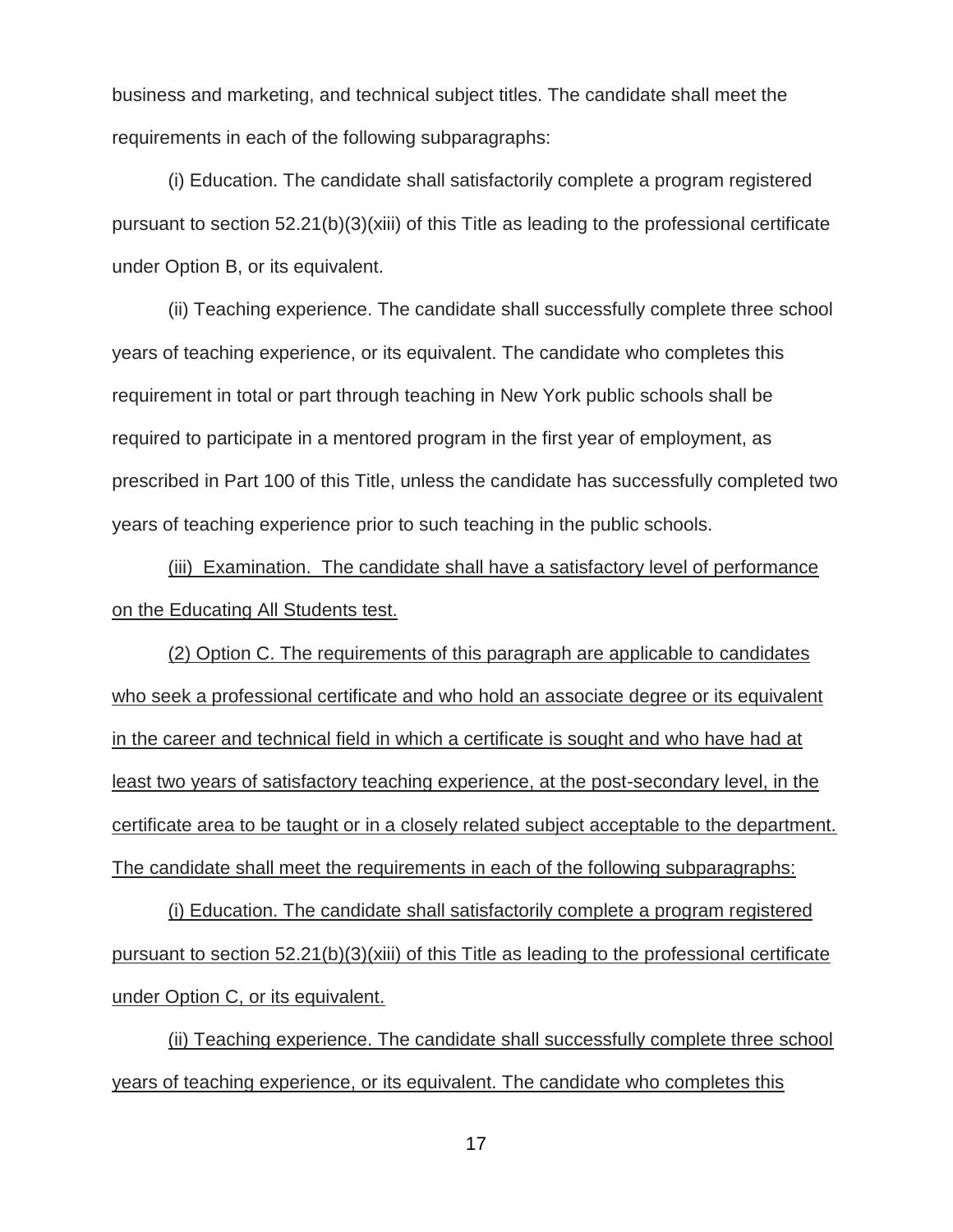requirement in total or part through teaching in New York public schools shall be required to participate in a mentored program in the first year of employment, as prescribed in Part 100 of this Title, unless the candidate has successfully completed two years of teaching experience prior to such teaching in the public schools.

(iii) Examination. The candidate shall have a satisfactory level of performance on the Educating All Students test.

(4) Option D. The requirements of this paragraph are applicable to candidates who seek a professional certificate and who hold a full license as a teacher issued by the department pursuant to section 126.6(f) of this Title in the career and technical field in which a certificate is sought and who have two years of satisfactory teaching experience under a full license issued by the Department pursuant to section 126.6(f) in a licensed private career school in the certificate area under such license, or in a closely related subject area acceptable to the department. The candidate shall meet the requirements in each of the following subparagraphs:

(i) Education. The candidate shall satisfactorily complete a program registered pursuant to section 52.21(b)(3)(xiii) of this Title as leading to the professional certificate under Option D, or its equivalent.

(ii) Teaching experience. The candidate shall successfully complete three school years of teaching experience, or its equivalent. The candidate who completes this requirement in total or part through teaching in New York public schools shall be required to participate in a mentored program in the first year of employment, as prescribed in Part 100 of this Title, unless the candidate has successfully completed two years of teaching experience prior to such teaching in the public schools.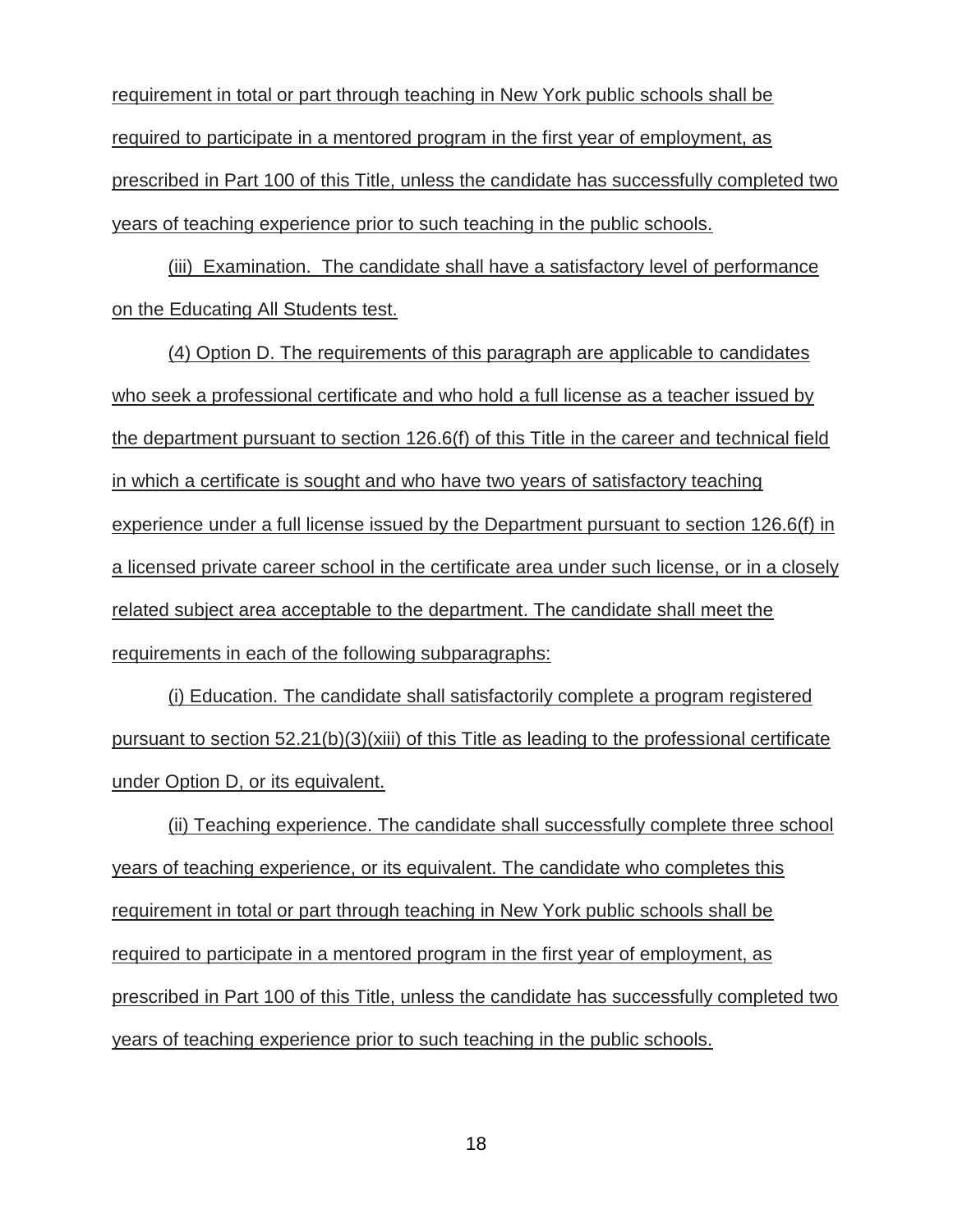(iii) Examination. The candidate shall have a satisfactory level of performance on the Educating All Students test.

(5) Option G. The requirements of this paragraph are applicable to candidates who seek a professional certificate and who hold an industry acceptable credential in the certificate area taught or in a closely related subject area acceptable to the Department or receive a satisfactory passing score on an industry accepted career and technical education examination that demonstrates mastery in the career and technical education subject for which a certificate is sought or a closely related area as approved by the Department through a request for qualifications process; and have at least two years of acceptable work experience in the certificate area to be taught or in a closely related subject area acceptable to the Department. The candidate shall meet the requirements in each of the following subparagraphs:

(i) Education. The candidate shall satisfactorily complete a program registered pursuant to section 52.21(b)(3)(xiii) of this Title as leading to the professional certificate under Option G, or its equivalent.

(ii) Teaching experience. The candidate shall successfully complete three school years of teaching experience, or its equivalent. The candidate who completes this requirement in total or part through teaching in New York public schools shall be required to participate in a mentored program in the first year of employment, as prescribed in Part 100 of this Title, unless the candidate has successfully completed two years of teaching experience prior to such teaching in the public schools.

(iii) Examination. The candidate shall have a satisfactory level of performance on the Educating All Students test.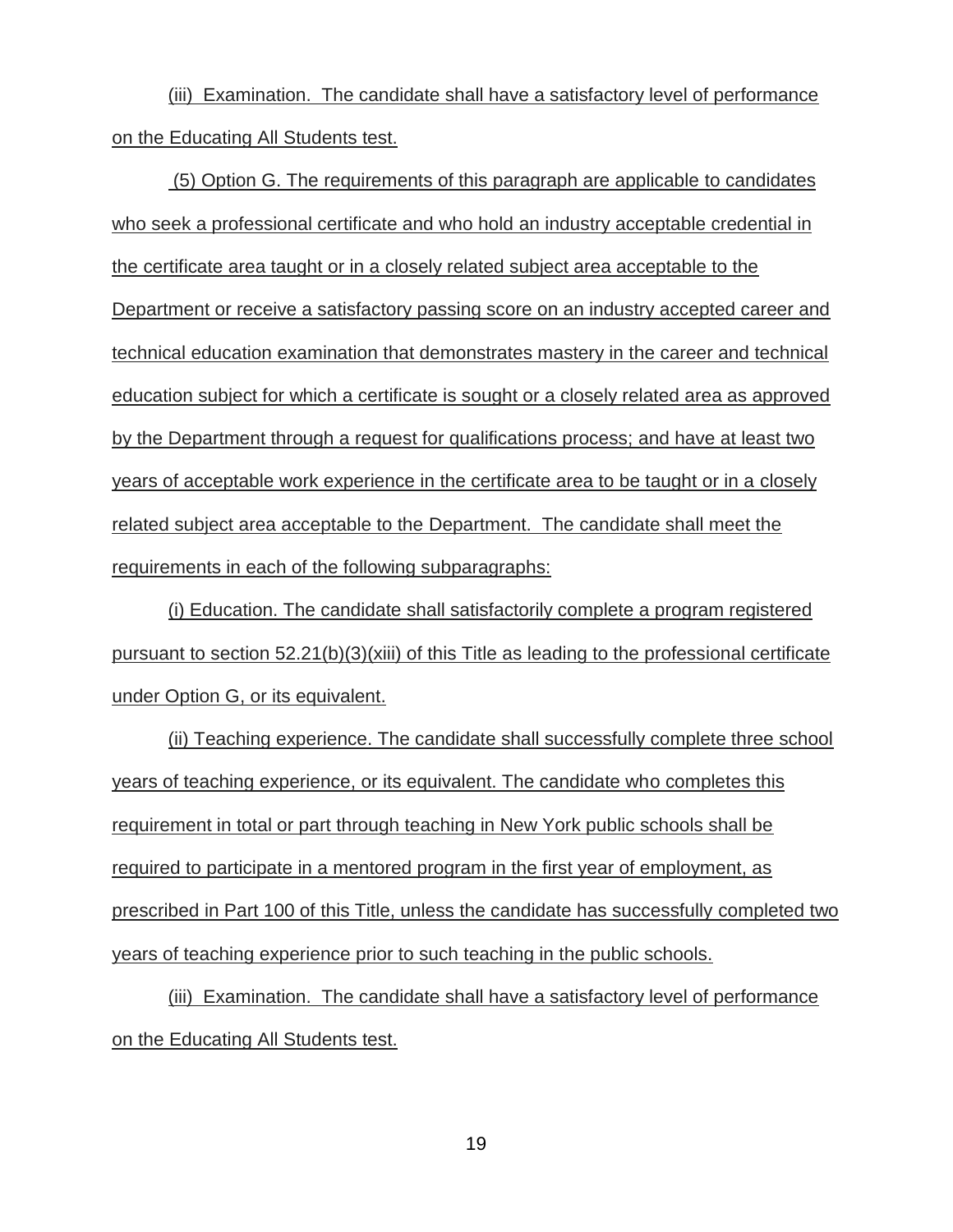(6) Option H. The requirements of this paragraph are applicable to candidates who seek a professional certificate and who completed an approved career and technical education program registered pursuant to section 52.21 of this Title or its equivalent in the certificate area to be taught or in a closely related subject area acceptable to the department; and have either at least one year of acceptable work experience in the certificate area to be taught or in a closely related subject area acceptable to the department or receive a satisfactory passing score on an industry accepted career and technical education examination that demonstrates mastery in the career and technical education subject sought or in a closely related area approved by the department through a request for qualifications process. The candidate shall meet the requirements in each of the following subparagraphs:

(i) Education. The candidate shall satisfactorily complete a program registered pursuant to section 52.21(b)(3)(xiii) of this Title as leading to the professional certificate under Option H, or its equivalent.

(ii) Teaching experience. The candidate shall successfully complete three school years of teaching experience, or its equivalent. The candidate who completes this requirement in total or part through teaching in New York public schools shall be required to participate in a mentored program in the first year of employment, as prescribed in Part 100 of this Title, unless the candidate has successfully completed two years of teaching experience prior to such teaching in the public schools.

(iii) Examination. The candidate shall have a satisfactory level of performance on the Educating All Students test.

(7) Option I. The requirements of this paragraph are applicable to candidates who seek a professional certificate and who are currently certified as a teacher in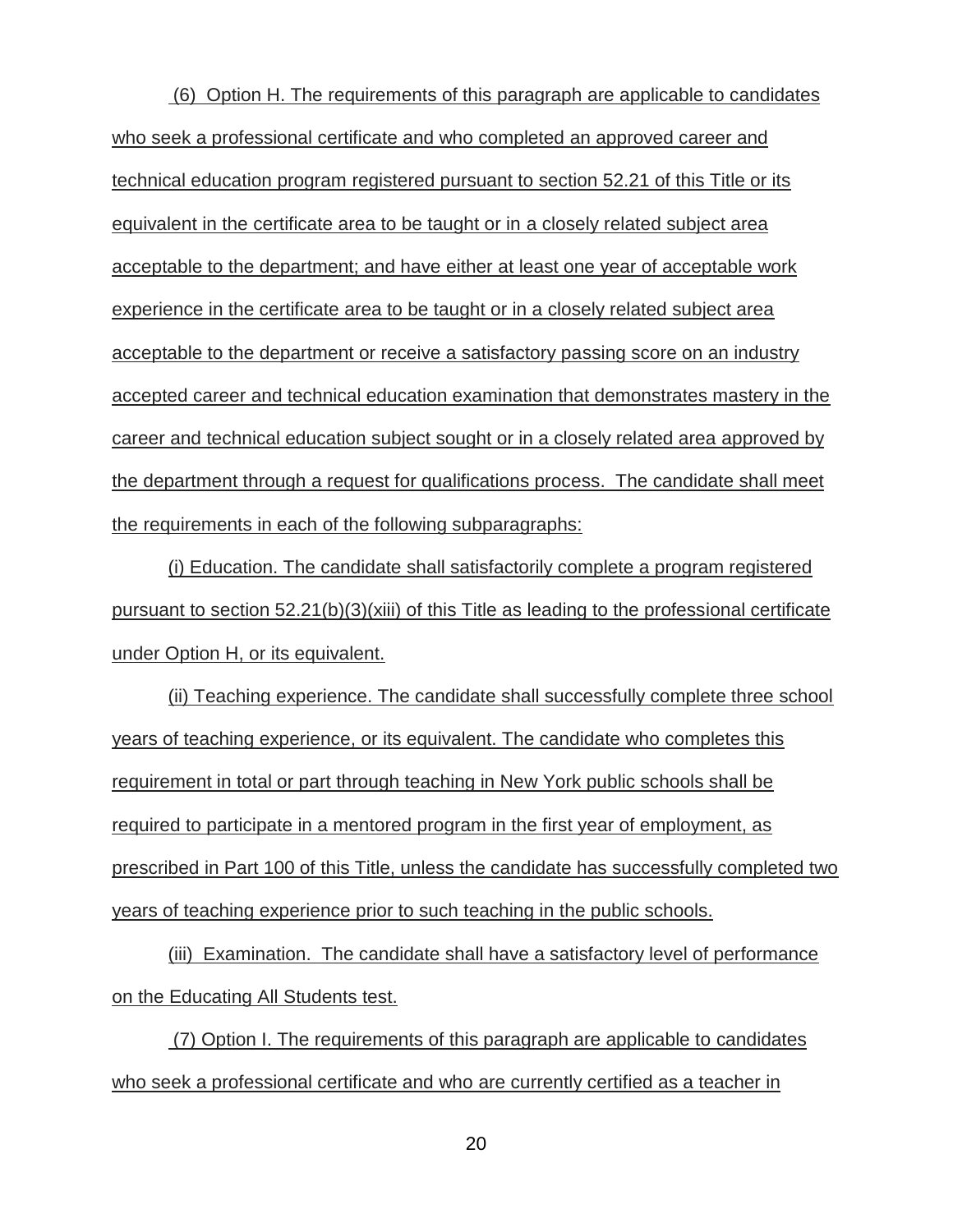grades 7-12 in any subject area acceptable to the department, and who either hold an industry related credential in the career and technical education subject to be taught or in a closely related subject area, as determined by the department, or have two years of satisfactory work experience in the certificate area taught, or in a closely related subject area, as determined by the department. The candidate shall meet the requirements in each of the following subparagraphs:

(i) Education. The candidate shall satisfactorily complete a program registered pursuant to section 52.21(b)(3)(xiii) of this Title as leading to the professional certificate under Option I, or its equivalent.

(ii) Teaching experience. The candidate shall successfully complete three school years of teaching experience, or its equivalent. The candidate who completes this requirement in total or part through teaching in New York public schools shall be required to participate in a mentored program in the first year of employment, as prescribed in Part 100 of this Title, unless the candidate has successfully completed two years of teaching experience prior to such teaching in the public schools.

(iii) Examination. The candidate shall have a satisfactory level of performance on the Educating All Students test.

(8) Option J. The requirements of this paragraph are applicable to candidates who seek a professional certificate and possess a bachelor's degree or higher, in the career and technical field in which a certificate is sought, or in a closely related subject area, as determined by the department, and have one year of documented and satisfactory work experience in the career and technical education subject for which a certificate is sought, or a related area, as determined by the department, or hold an industry related credential in the career and technical subject for which a certificate is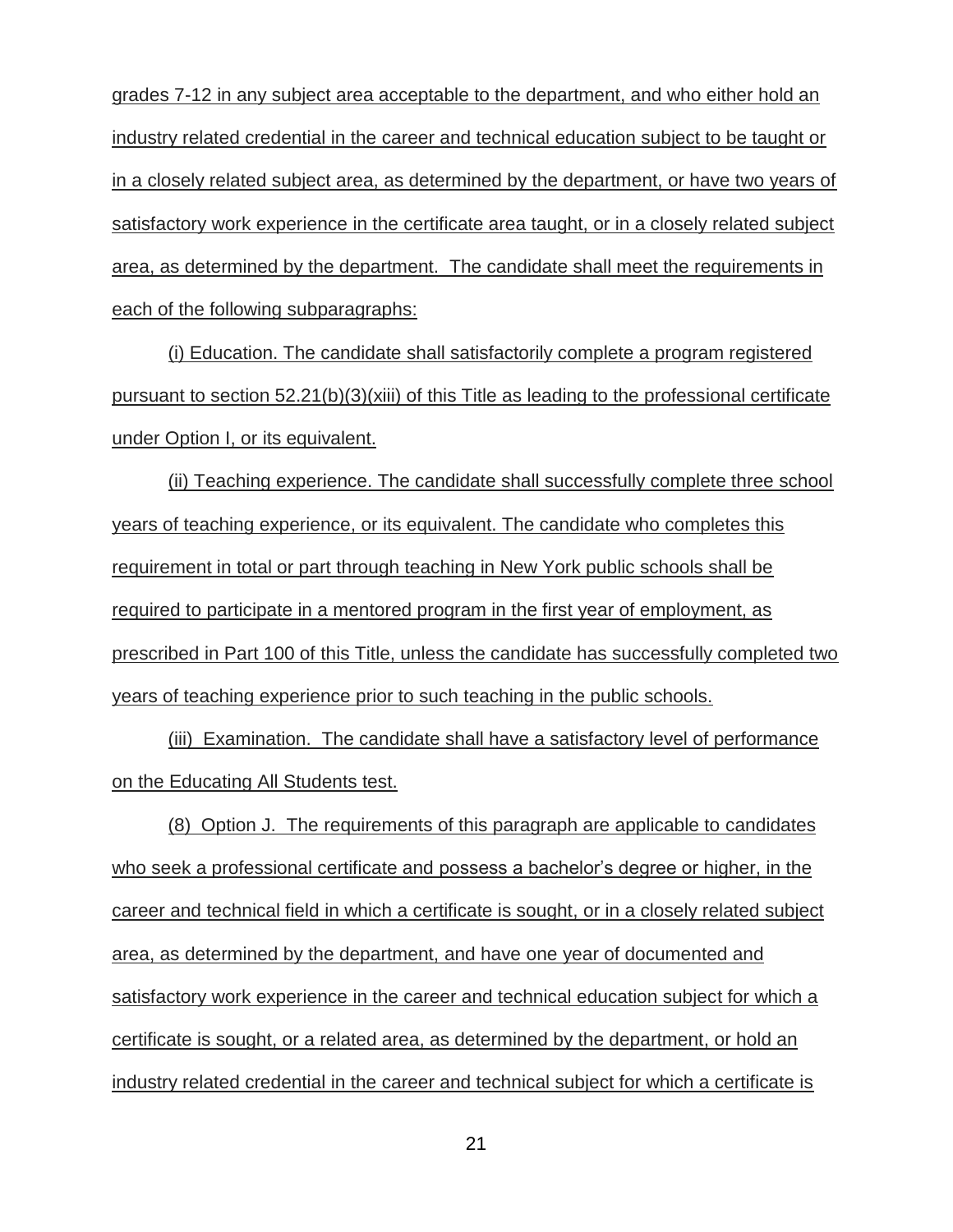sought, or a related area, as determined by the department. The candidate shall meet the requirements in each of the following subparagraphs:

(i) Education. The candidate shall satisfactorily complete a program registered pursuant to section 52.21(b)(3)(xiii) of this Title as leading to the professional certificate under Option J, or its equivalent.

(ii) Teaching experience. The candidate shall successfully complete three school years of teaching experience, or its equivalent. The candidate who completes this requirement in total or part through teaching in New York public schools shall be required to participate in a mentored program in the first year of employment, as prescribed in Part 100 of this Title, unless the candidate has successfully completed two years of teaching experience prior to such teaching in the public schools.

(iii) Examination. The candidate shall have a satisfactory level of performance on the Educating All Students test.

3. Subdivision (b) of section 80-3.5 of the Regulations of the Commissioner of Education shall be amended to read as follows:

(b) The candidate shall meet the requirements for the Transitional A certificate by successfully completing the requirements in [paragraph (1) through (7)] paragraphs (1) through (8) of this subdivision, as applicable.

4. A new paragraph (8) is added to subdivision (b) of section 80-3.5 of the Regulations of the Commissioner of Education to read as follows:

(8) Option J. The requirements of this paragraph are applicable to candidates who seek an initial certificate and possess a bachelor's degree or higher, in the career and technical field in which a certificate is sought, or in a closely related subject area, as determined by the department, and have either one year of documented and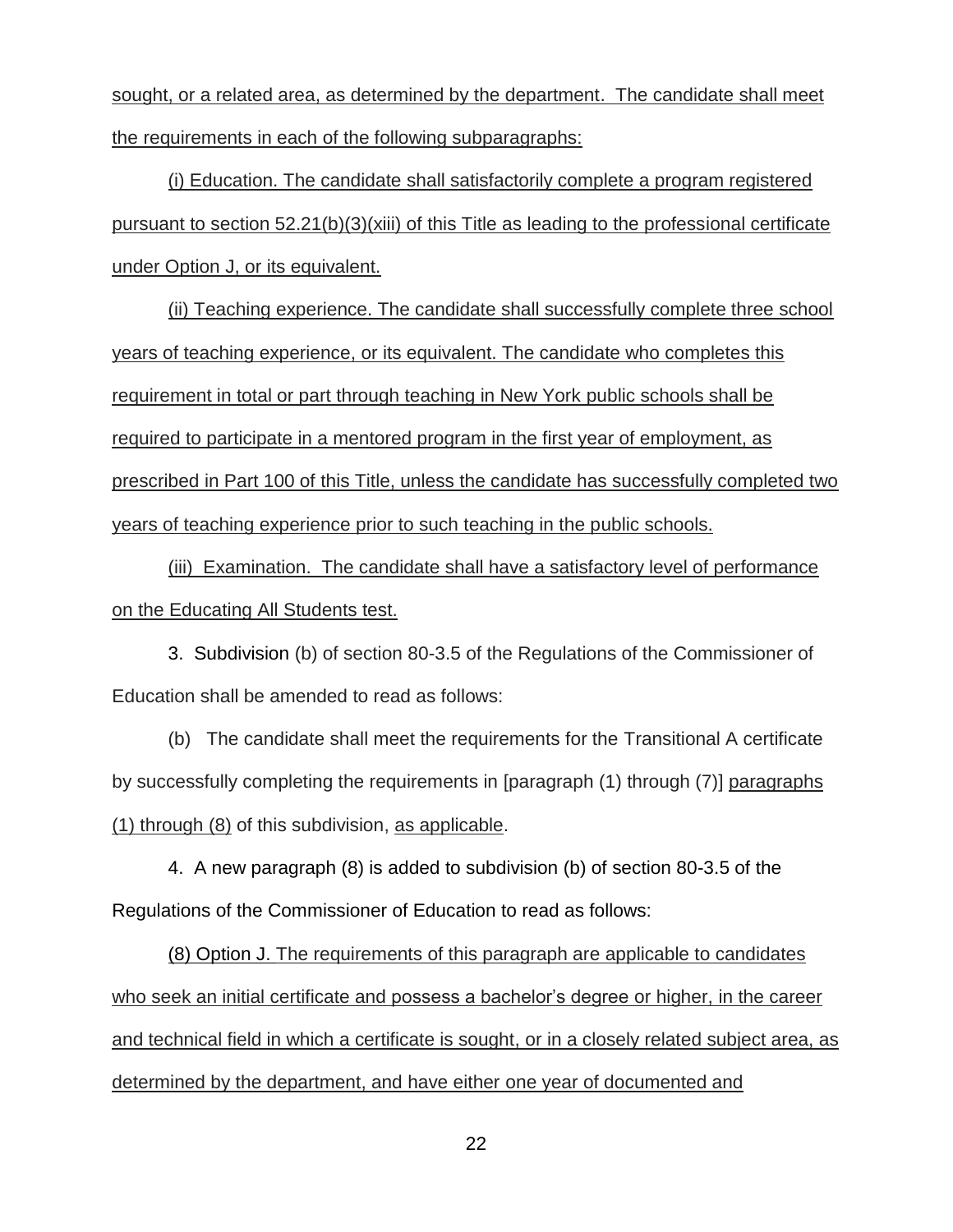satisfactory work experience in the career and technical education subject for which a certificate is sought, or a related area, as determined by the department or hold an industry related credential in the career and technical subject for which a certificate is sought, or a related area, as determined by the department. The candidate shall meet the requirements in each of the following subparagraphs:

(i) Education. The candidate shall complete at least two clock hours of coursework or training regarding the identification and reporting suspected child abuse or maltreatment, in accordance with requirements of section 3004 of the Education Law. In addition, the candidate shall complete at least two clock hours of coursework or training in school violence prevention and intervention, as required by section 3004 of the Education Law, which is provided by a provider approved or deemed approved by the department pursuant to Subpart 57-2 of this Title. A candidate who applies for the certificate shall also complete at least six clock hours, of which at least three hours must be conducted through face-to-face instruction, of coursework or training in harassment, bullying and discrimination prevention and intervention, as required by section 14 of the Education Law.

(ii) Examination. The candidate shall submit evidence of having achieved a satisfactory level of performance on the New York State Teacher Certification Examination content specialty test(s) in the area of the certificate.

(iii) Experience or Industry Related Credential. The candidate shall have either: (a) at least one year of documented and satisfactory work experience in the career and technical education subject for which a certificate is sought, or a related area, as determined by the department; or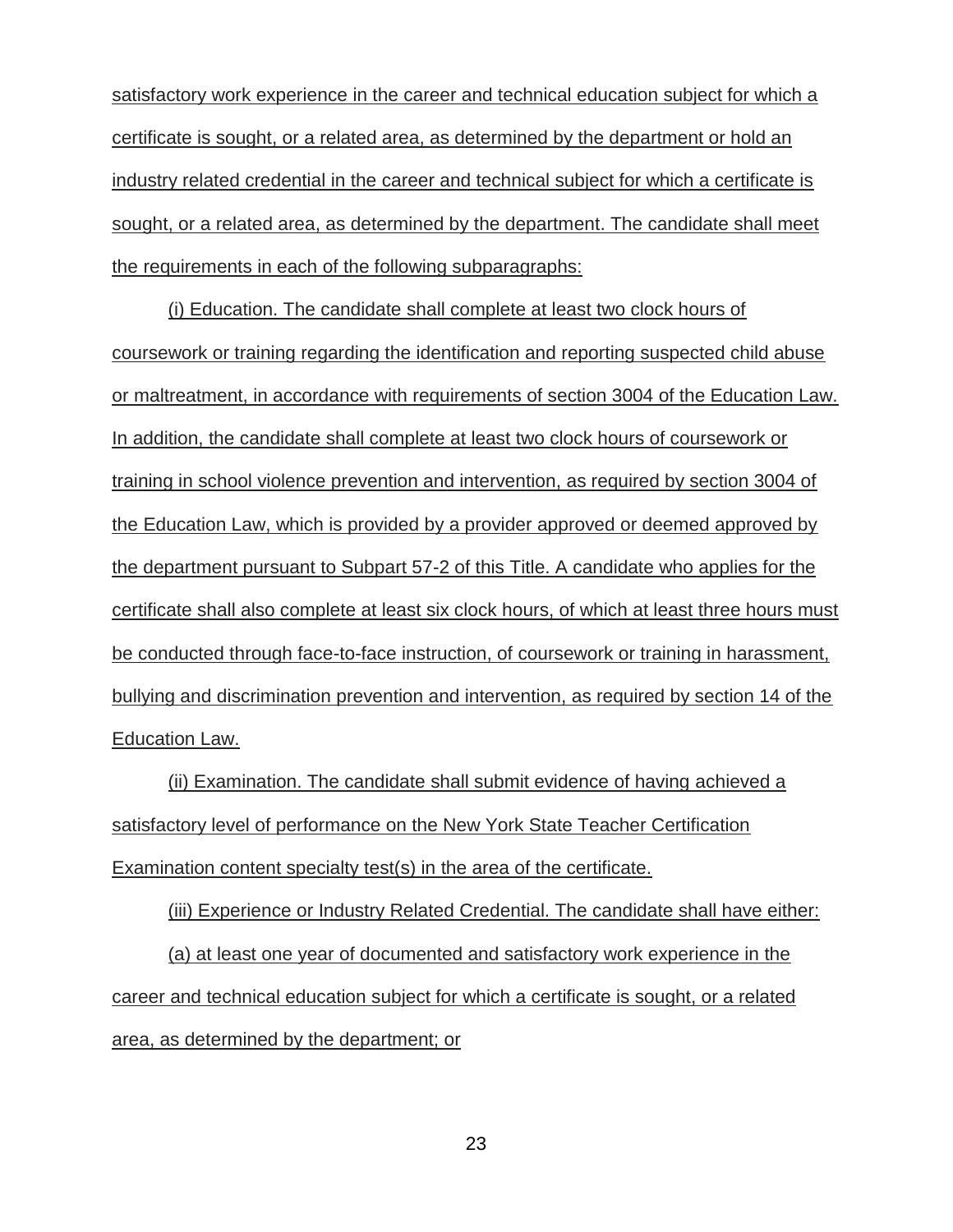(b) hold an industry related credential in the certificate area sought or in a closely related subject area, as determined by the department.

(iv) Employment and support commitment. The candidate shall submit evidence of having a commitment for three years of employment as a teacher in grades 7 through 12 in a public or nonpublic school or BOCES, which shall include a mentored experience for the first year that will consist of daily supervision by an experienced teacher during the first 20 days of teaching, except that such mentoring shall not be required if the candidate has two years of satisfactory employment as a teacher of students in grades 7 through 12 in a public or nonpublic school or BOCES.

5. Subdivision (b) of section 80-3.7 of the Regulations of the Commissioner of Education shall be amended to read as follows:

(b) Satisfaction of education requirements through individual evaluation for initial certificates in a specific career and technical subject [within the field of agriculture, business and marketing, family and consumer sciences, health, a technical area, or a trade] (grades 7 through 12).

(1) A candidate seeking to fulfill the education requirement for an initial certificate through individual evaluation of education requirements shall meet the requirements prescribed in [paragraph (2) or (3)] paragraphs (1) through (8) of this subdivision, as applicable.

(2) Option A. For holders of an associate or higher degree.

(i) Degree completion. The candidate shall possess an associate or higher degree in the subject of the certificate title from a regionally or nationally accredited institution of higher education or from an institution of higher education authorized by the Regents to confer degrees and whose programs are registered by the department.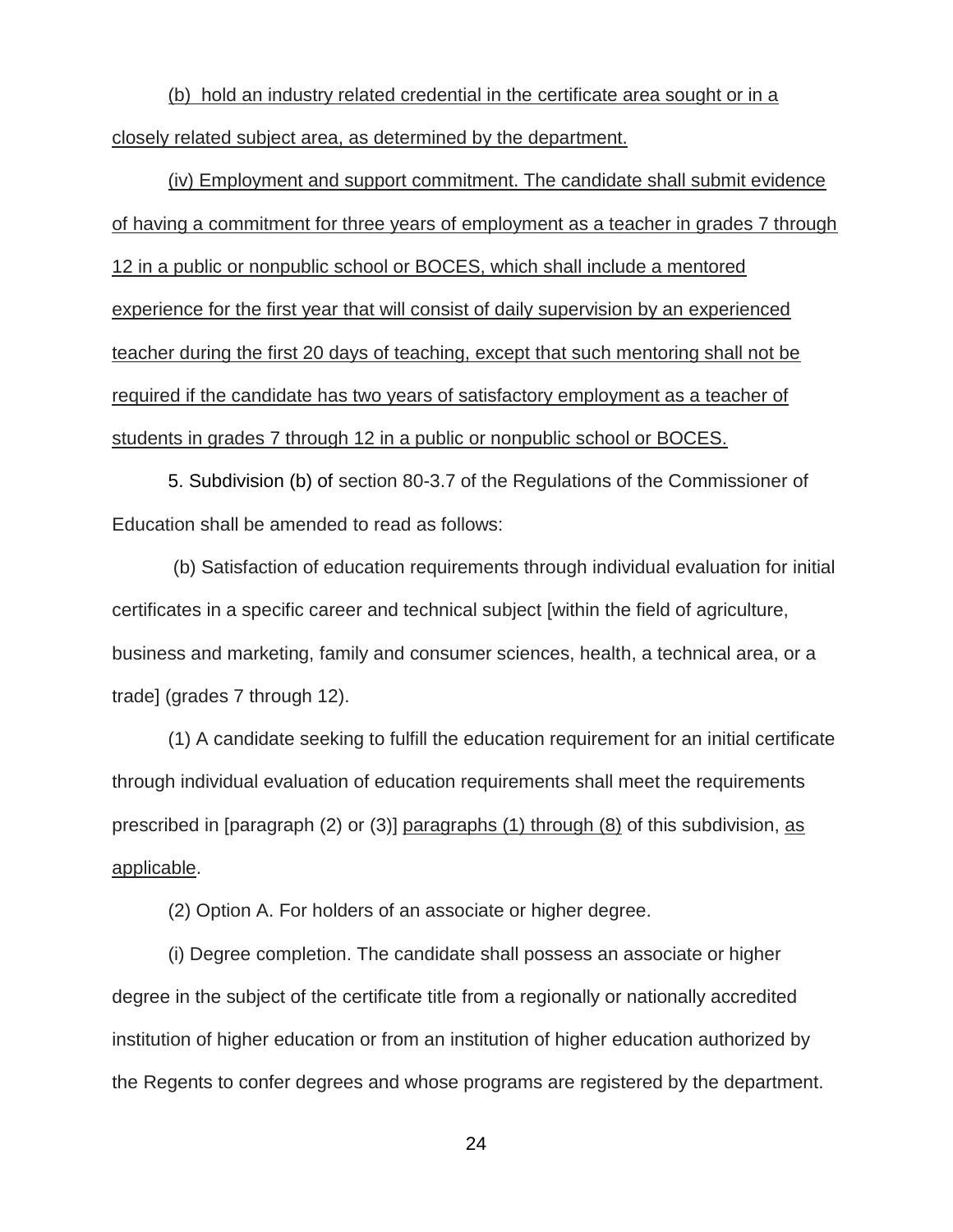(ii) The candidate shall complete study in child abuse identification, school violence and harassment, bullying and discrimination prevention and intervention, as prescribed in sections 80-1.4 and 80-1.13 of this Part.

(iii) [Content core. The candidate shall complete 30 semester hours in the subject area of the certificate title, which may include no more than six of the 30 semester hours in a cognate, meaning a related field as determined by the department.

(iv)] Pedagogical core. The candidate shall complete pedagogical coursework as prescribed in clause (*a*) of this subparagraph and teaching experience as prescribed in clause (*b*) of this subparagraph, except as otherwise provided in this subparagraph. A candidate who holds one or more permanent initial, or professional certificates in a title in the classroom teaching service shall not be required to demonstrate completion of the pedagogical core requirements prescribed in this subparagraph for an additional initial certificate in a specific career and technical subject.

(a) Coursework. The candidate shall complete nine semester hours of coursework that includes study in each of the following subjects:

(1) human development and learning, including but not limited to the impact of culture, heritage, socioeconomic level and factors in the home and community that may affect a student's readiness to learn;

(2) teaching students with disabilities and special health-care needs within the general education classroom, including assistive technology; and

(3) curriculum and/or instruction [, and assessment,] including instructional technology.

(b) Teaching experience. The candidate shall satisfactorily complete 40 school days in a college-supervised student teaching experience or as an employed teacher.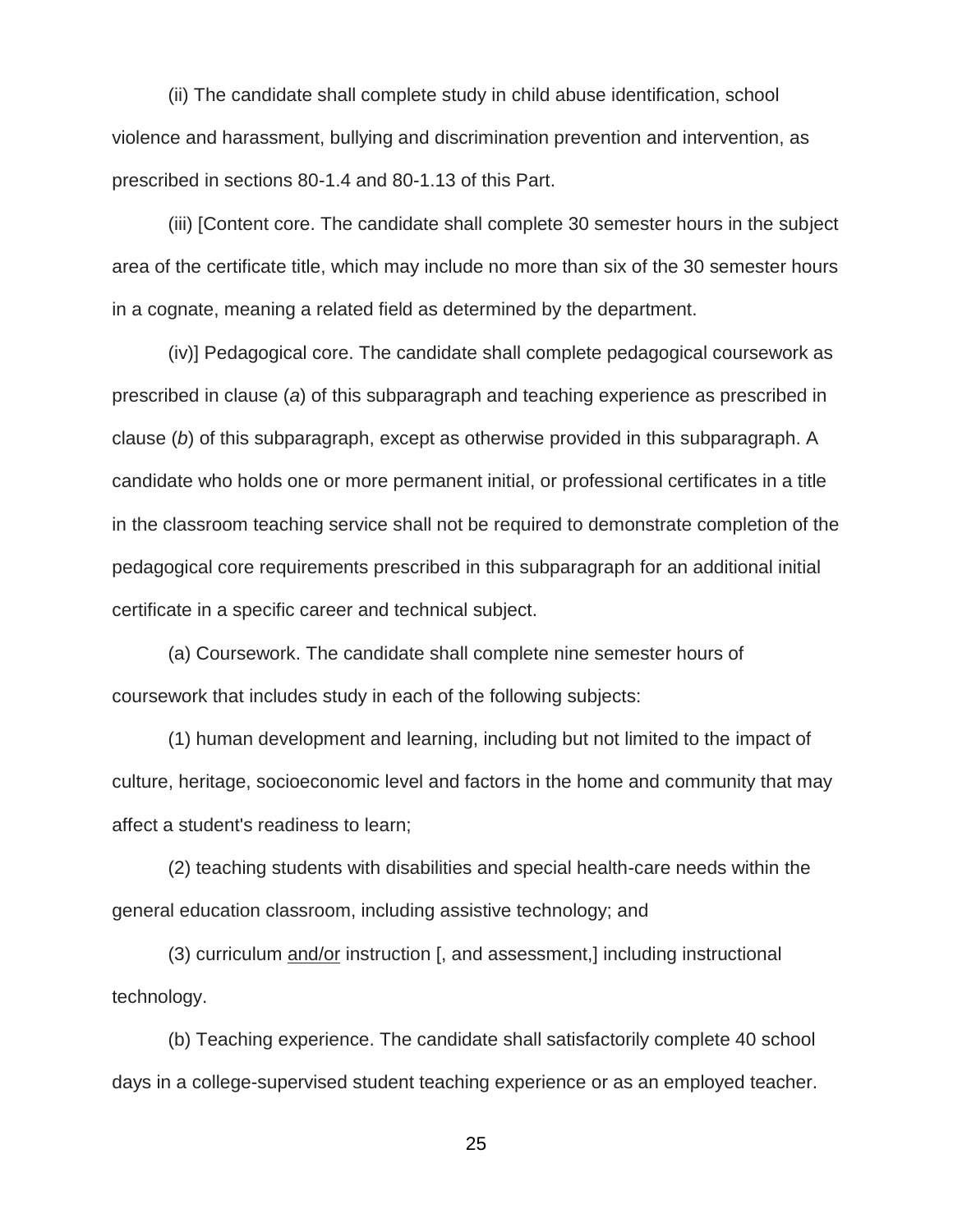Such experience must be in a school at one or more of the grade levels within the range of grades covered by the certificate sought and related to the subject area of the certificate sought. For experience as an employed teacher, the candidate shall submit a statement verifying the period of employment from the employing school district administrator in the case of a public school and the appropriate school administrator in the case of a nonpublic school.

(3) Option B. For holders of a high school diploma or its equivalent but no college degree. [This option shall not be available in specific family and consumer sciences, business and marketing, and technical subject titles.]

(i) The candidate shall possess a high school diploma or its equivalent.

(ii) The candidate shall complete study in child abuse identification, school violence and harassment, bullying and discrimination prevention and intervention, as prescribed in sections 80-1.4 and 80-1.13 of this Part.

(iii) Pedagogical core. The candidate shall complete pedagogical coursework, as prescribed in clause (*a*) of this subparagraph, and teaching experience, as prescribed in clause (*b*) of this subparagraph, except as otherwise provided in this subparagraph. A candidate who holds one or more permanent initial or professional certificates in a title in the classroom teaching service shall not be required to demonstrate completion of the pedagogical core requirements prescribed in this subparagraph for an additional initial certificate in a specific career and technical subject.

(a) Coursework. The candidate shall complete [12] nine semester hours of coursework that includes study in each of the following subjects: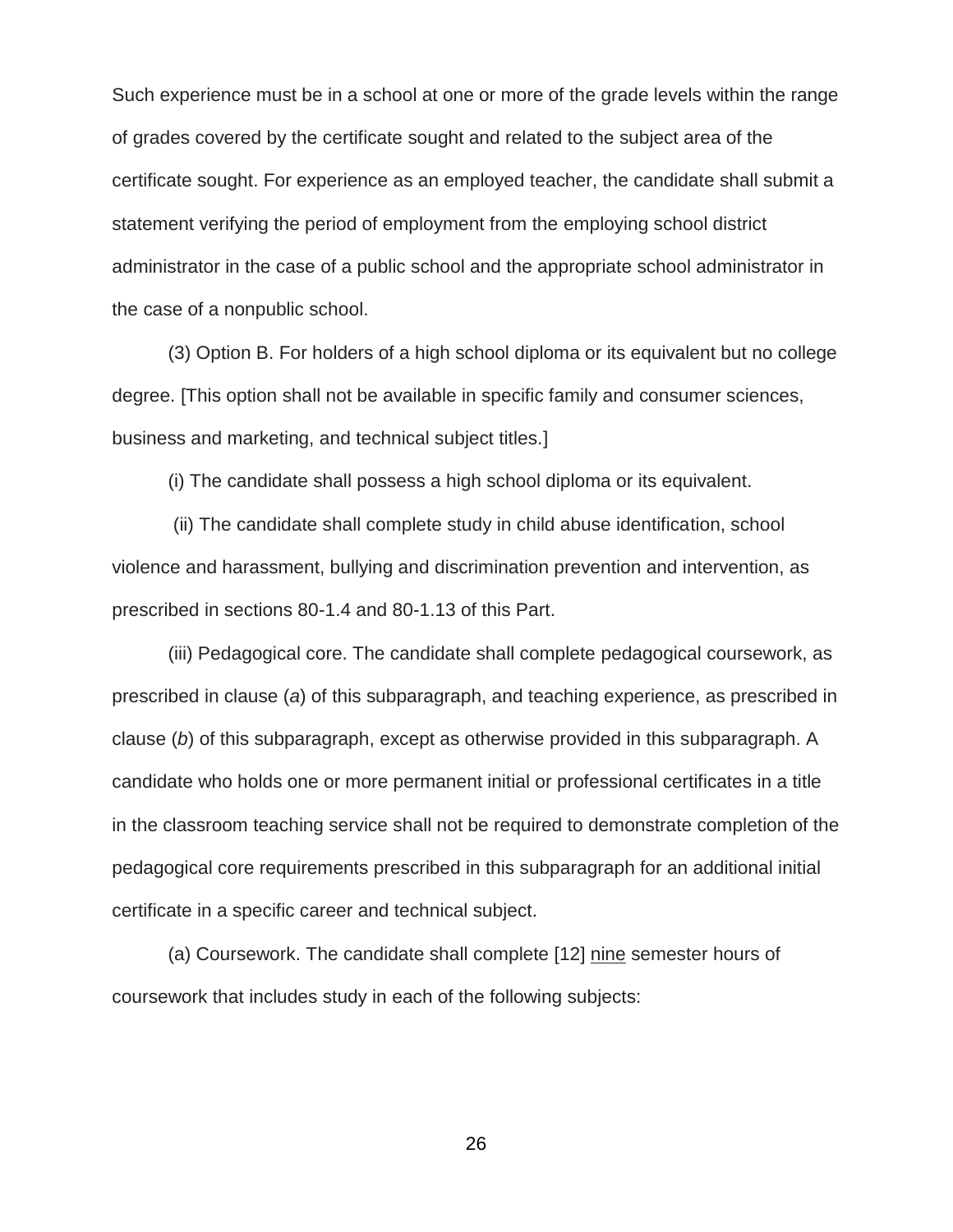(1) human development and learning, including but not limited to the impact of culture, heritage, socioeconomic level and factors in the home and community that may affect a student's readiness to learn;

(2) teaching students with disabilities and special health-care needs within the general education classroom, including assistive technology; and

(3) curriculum and/or instruction[, and assessment,] including instructional technology[; and

(4) English language arts or communication skills].

(b) Teaching experience. The candidate shall satisfactorily complete 40 school days in a college-supervised student teaching experience or as an employed teacher. Such experience must be in a school at one or more of the grade levels within the range of grades covered by the certificate sought and related to the subject area of the certificate sought. For experience as an employed teacher, the candidate shall submit a statement verifying the period of employment from the employing school district administrator in the case of a public school and the appropriate school administrator in the case of a nonpublic school.

(3) Option C. For holders of an associate degree or its equivalent in the career and technical field in which a certificate is sought and who have had at least two years of satisfactory teaching experience, at the post-secondary level, in the certificate area to be taught or a closely related subject acceptable to the department.

(i) Degree completion. The candidate shall possess an associate degree or its equivalent in the subject of the certificate title sought from a regionally or nationally accredited institution of higher education or from an institution of higher education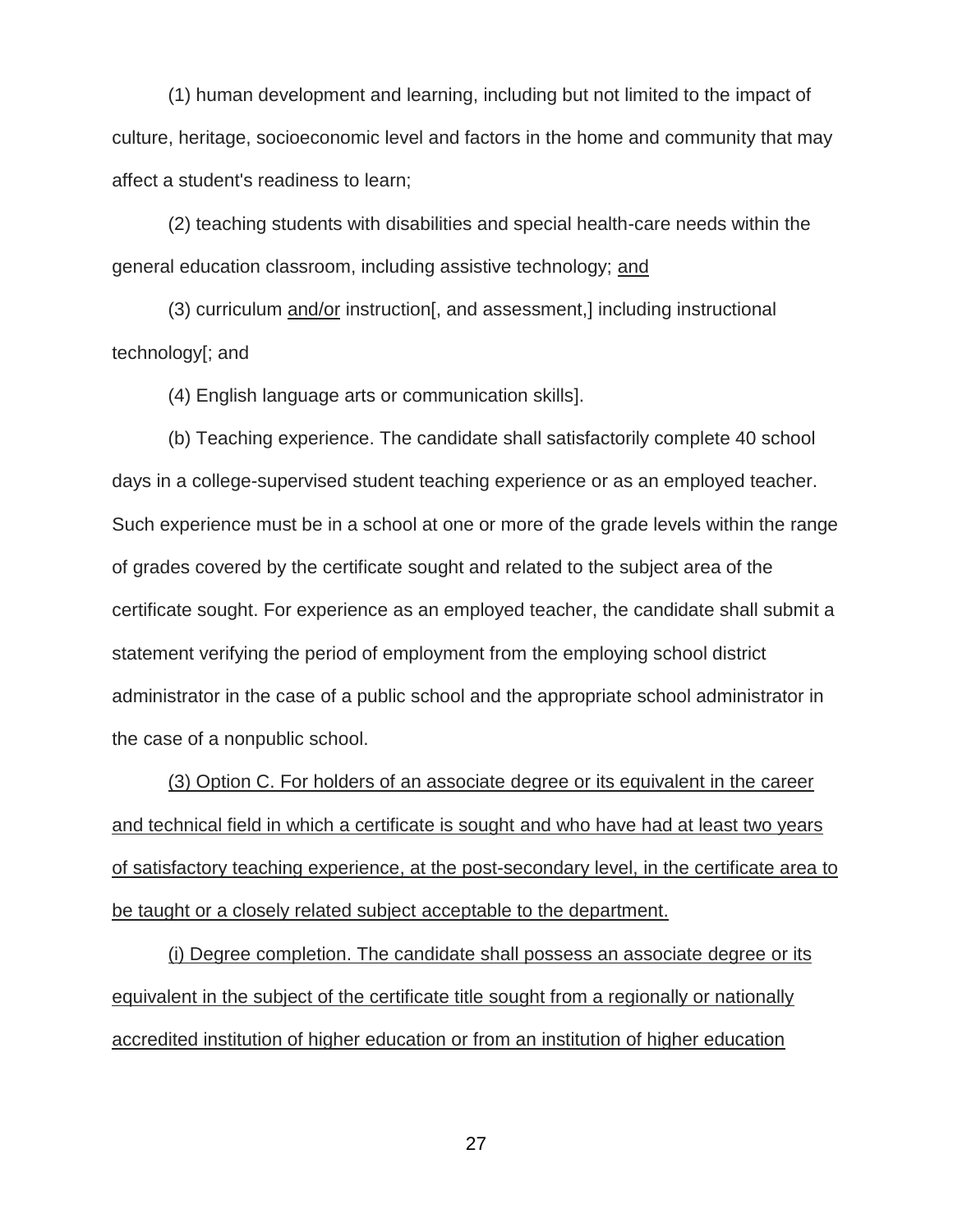authorized by the Regents to confer degrees and whose programs are registered by the department.

(ii) The candidate shall complete study in child abuse identification, school violence and harassment, bullying and discrimination prevention and intervention, as prescribed in sections 80-1.4 and 80-1.13 of this Part.

(iii) Experience. The candidate shall have at least two years of satisfactory teaching experience, excluding experience as a teaching assistant, at the postsecondary level in the certificate area to be taught or in a closely related subject area acceptable to the department.

(iii) Pedagogical core. The candidate shall complete pedagogical coursework, as prescribed in clause (*a*) of this subparagraph, and teaching experience, as prescribed in clause (*b*) of this subparagraph, except as otherwise provided in this subparagraph. A candidate who holds one or more permanent initial or professional certificates in a title in the classroom teaching service shall not be required to demonstrate completion of the pedagogical core requirements prescribed in this subparagraph for an additional initial certificate in a specific career and technical subject.

(a) Coursework. The candidate shall complete nine semester hours of coursework that includes study in each of the following subjects:

(1) human development and learning including but not limited to the impact of culture, heritage, socioeconomic level and factors in the home and community that may affect a student's readiness to learn;

(2) teaching students with disabilities and special health-care needs within the general education classroom, including assistive technology; and

(3) curriculum and/or instruction including instructional technology.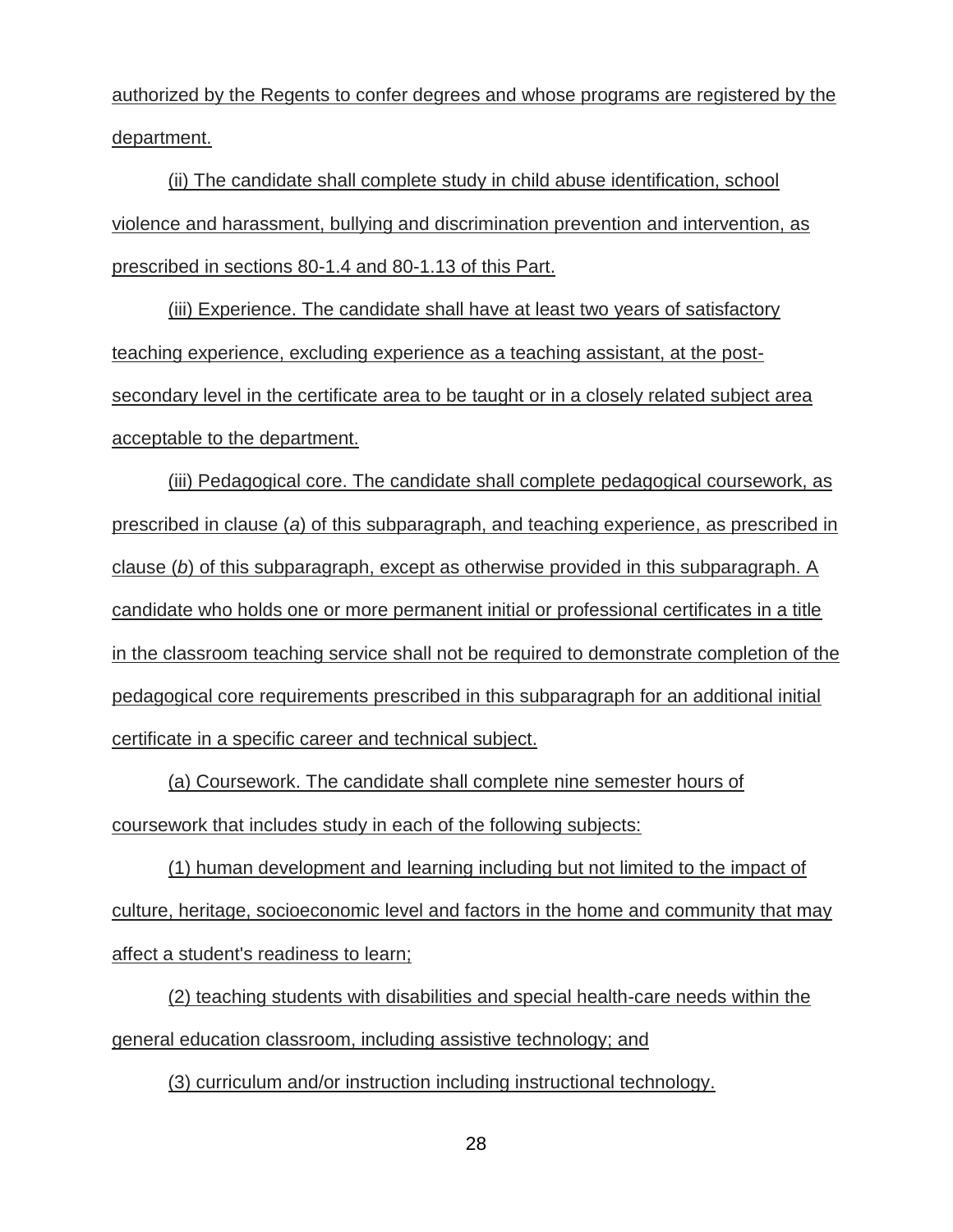(b) Teaching experience. The candidate shall satisfactorily complete 40 school days in a college-supervised student teaching experience or as an employed teacher. Such experience must be in a school at one or more of the grade levels within the range of grades covered by the certificate sought and related to the subject area of the certificate sought. For experience as an employed teacher, the candidate shall submit a statement verifying the period of employment from the employing school district administrator in the case of a public school and the appropriate school administrator in the case of a nonpublic school.

(4) Option D. For holders of a full license as a teacher issued by the department pursuant to section 126.6(f) of this Title in the career and technical field in which a certificate is sought and who have two years of satisfactory teaching experience under a full license issued by the department pursuant to section 126.6(f) of this Title, in a New York State licensed private career school in the certificate area or a closely related subject area acceptable to the department.

(i) The candidate shall possess a high school diploma or its equivalent.

(ii) The candidate shall complete study in child abuse identification, school violence and harassment, bullying and discrimination prevention and intervention, as prescribed in sections 80-1.4 and 80-1.13 of this Part.

(iii) Experience. The candidate shall have at least two years of satisfactory teaching experience under a full license issued by the department pursuant to section 126.6(f) of this Title, in a New York State licensed private career school in the certificate area or a closely related subject area acceptable to the department.

(iii) Pedagogical core. The candidate shall complete pedagogical coursework, as prescribed in clause (*a*) of this subparagraph, and teaching experience, as prescribed in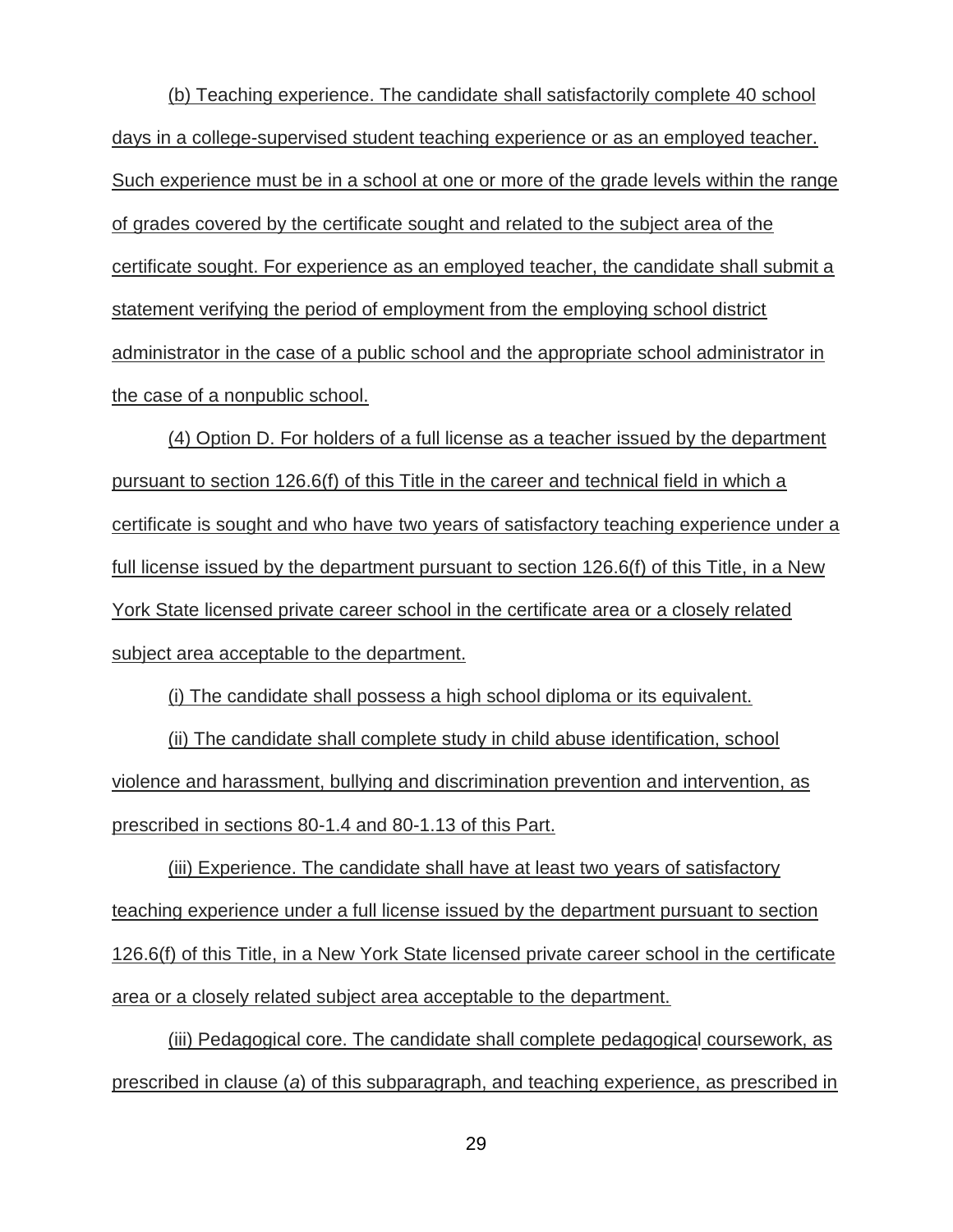clause (*b*) of this subparagraph, except as otherwise provided in this subparagraph. A candidate who holds one or more provisional certificates, permanent initial or professional certificates in a title in the classroom teaching service shall not be required to demonstrate completion of the pedagogical core requirements prescribed in this subparagraph for an additional initial certificate in a specific career and technical subject.

(a) Coursework. The candidate shall complete nine semester hours of coursework that includes study in each of the following subjects:

(1) human development and learning including but not limited to the impact of culture, heritage, socioeconomic level and factors in the home and community that may affect a student's readiness to learn;

(2) teaching students with disabilities and special health-care needs within the general education classroom, including assistive technology; and

(3) curriculum and/or instruction including instructional technology.

(b) Teaching experience. The candidate shall satisfactorily complete 40 school days in a college-supervised student teaching experience or as an employed teacher. Such experience must be in a school at one or more of the grade levels within the range of grades covered by the certificate sought and related to the subject area of the certificate sought. For experience as an employed teacher, the candidate shall submit a statement verifying the period of employment from the employing school district administrator in the case of a public school and the appropriate school administrator in the case of a nonpublic school.

(5) Option G. For candidates who hold an industry acceptable credential in the certificate area to be taught or in a closely related subject area acceptable to the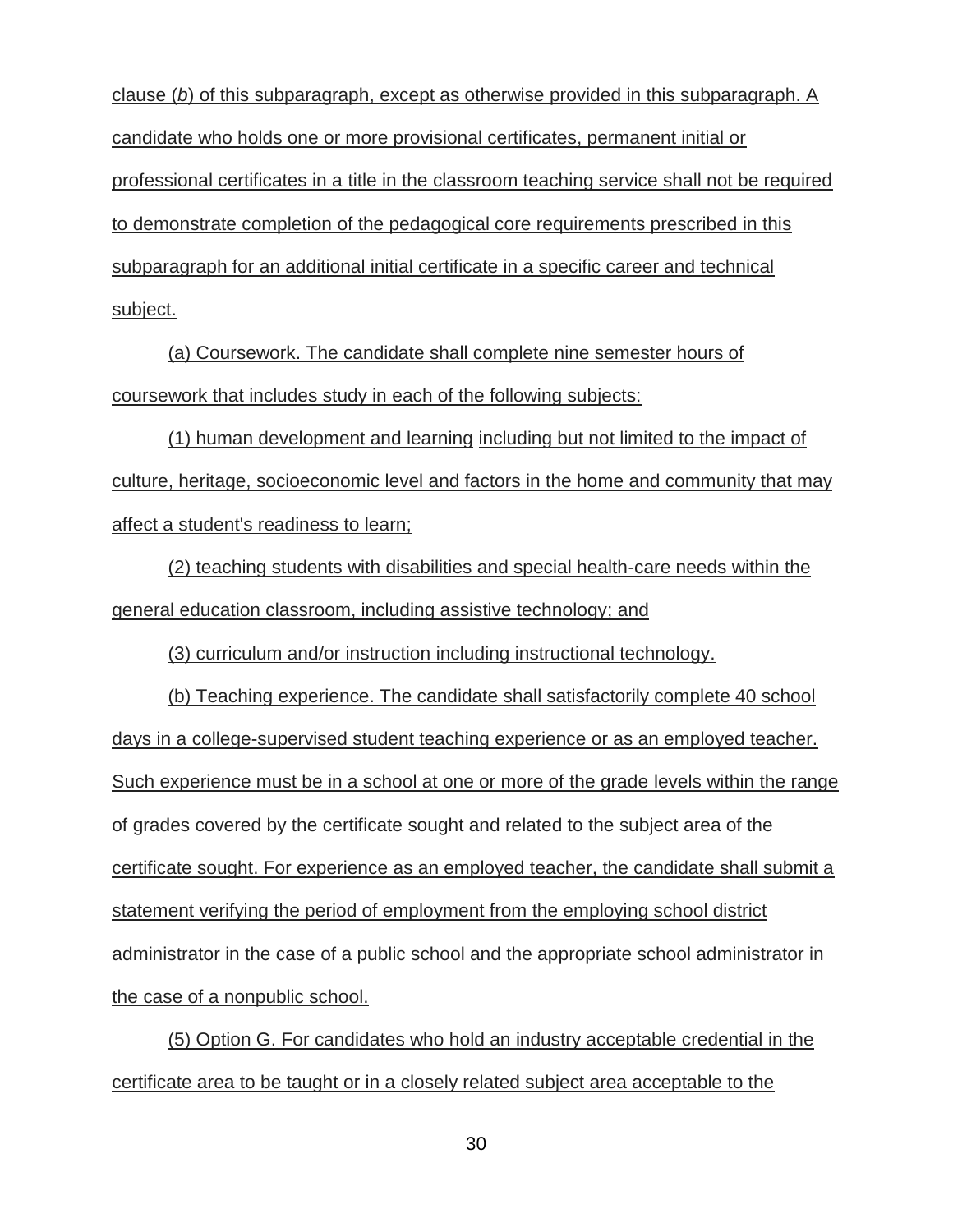department, or receive a passing score on an industry accepted career and technical examination that demonstrates mastery in the career and technical education subject for which a certificate is sought or a closely related area as approved by the department through a request for qualifications process.

(i) The candidate shall possess a high school diploma or its equivalent.

(ii) The candidate shall complete study in child abuse identification, school violence and harassment, bullying and discrimination prevention and intervention, as prescribed in sections 80-1.4 and 80-1.13 of this Part.

(iii) Industry related credential or industry accepted examination. The candidate shall either:

(a) hold an industry related credential in the certificate area to be taught or in a closely related subject area acceptable to the department; or

(b) receive a passing score on an industry accepted career and technical education examination that demonstrates mastery in the career and technical education subject for which a certificate is sought or a closely related area as approved by the department through a request for qualifications process.

(iv) Experience. The candidate shall have at least two years of satisfactory work experience in the career and technical education subject for which a certificate is sought or a closely related subject area, as determined by the department.

(v) Pedagogical core. The candidate shall complete pedagogical coursework, as prescribed in clause (*a*) of this subparagraph, and teaching experience, as prescribed in clause (*b*) of this subparagraph, except as otherwise provided in this subparagraph. A candidate who holds one or more permanent initial or professional certificates in a title in the classroom teaching service shall not be required to demonstrate completion of the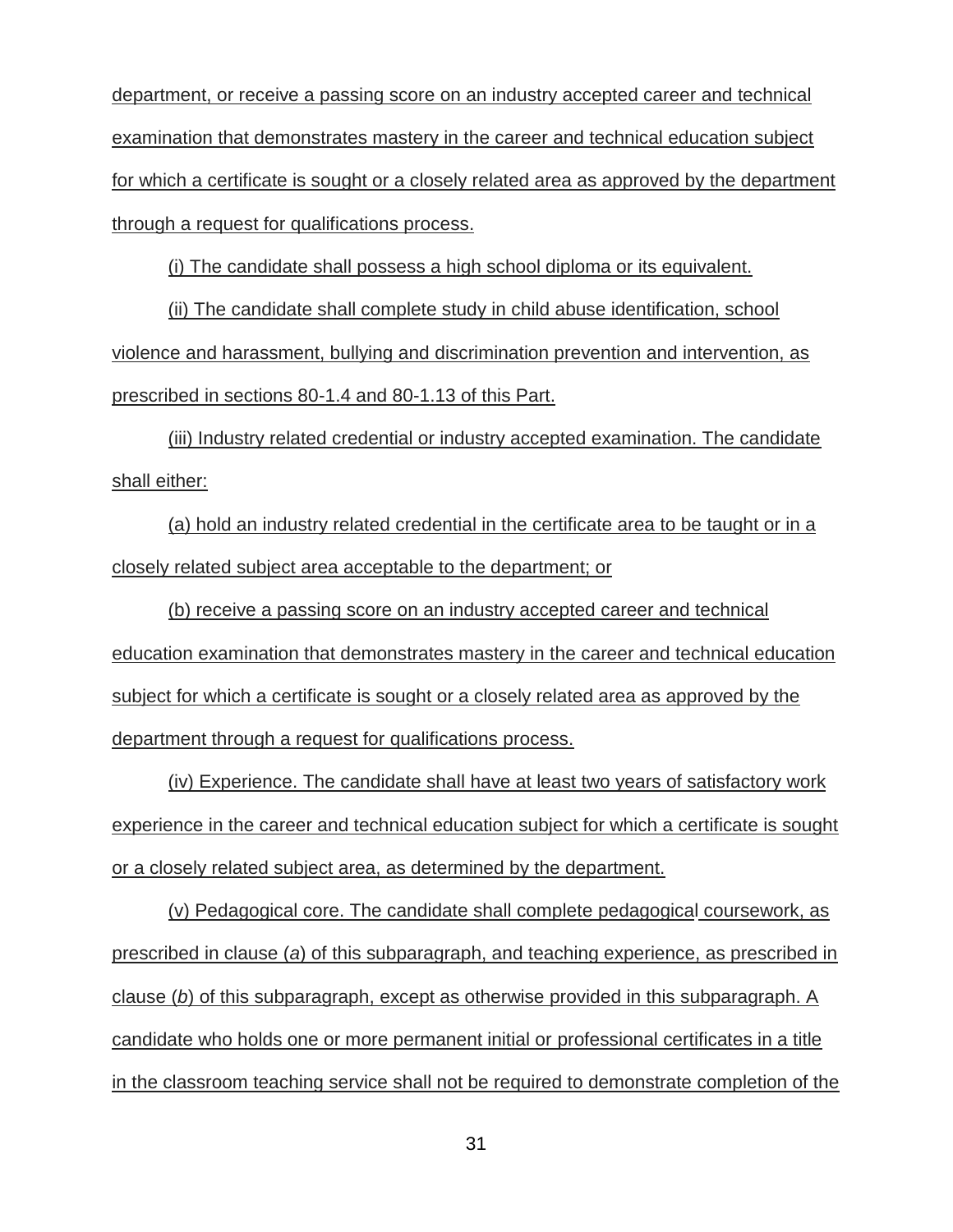pedagogical core requirements prescribed in this subparagraph for an additional initial certificate in a specific career and technical subject.

(a) Coursework. The candidate shall complete nine semester hours of coursework that includes study in each of the following subjects:

(1) human development and learning including but not limited to the impact of culture, heritage, socioeconomic level and factors in the home and community that may affect a student's readiness to learn;

(2) teaching students with disabilities and special health-care needs within the general education classroom, including assistive technology; and

(3) curriculum and/or instruction, including instructional technology.

(b) Teaching experience. The candidate shall satisfactorily complete 40 school days in a college-supervised student teaching experience or as an employed teacher. Such experience must be in a school at one or more of the grade levels within the range of grades covered by the certificate sought and related to the subject area of the certificate sought. For experience as an employed teacher, the candidate shall submit a statement verifying the period of employment from the employing school district administrator in the case of a public school and the appropriate school administrator in the case of a nonpublic school.

(6) Option I. For candidates who are currently certified as a teacher in grades 7- 12 in any subject area acceptable to the department, and who either hold an industry related credential in the career and technical education subject to be taught or in a closely related subject area, as determined by the department, or have two years of satisfactory work experience in the certificate area taught, or in a closely related subject area, as determined by the department.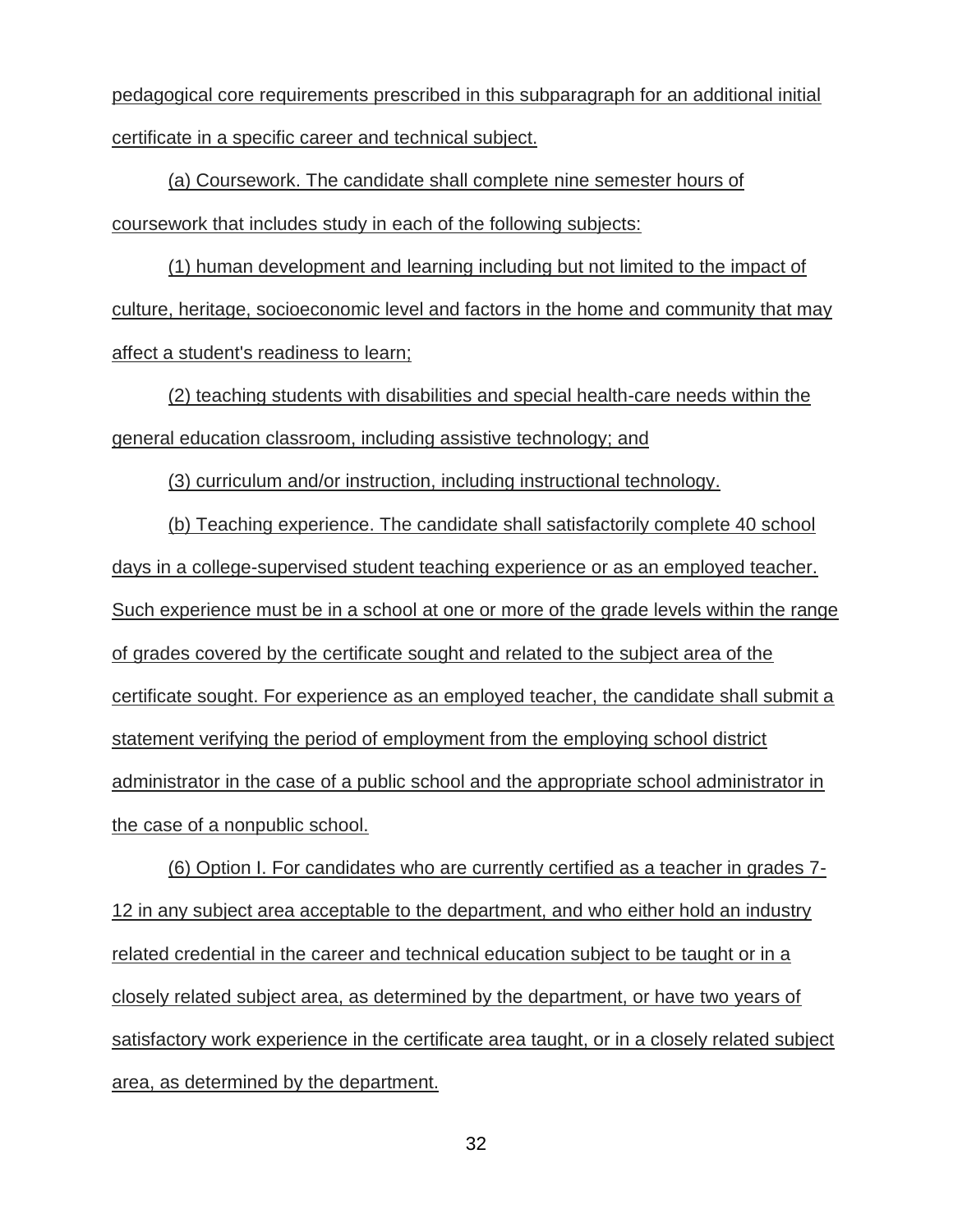(i) Certification. The candidate shall hold a Permanent, Initial or Professional certification as a teacher in grades 7-12 in any certification area pursuant to Part 80 of this Title that is acceptable to the department.

(ii) The candidate shall complete study in child abuse identification, school violence and harassment, bullying and discrimination prevention and intervention, as prescribed in sections 80-1.4 and 80-1.13 of this Part.

(iii) Experience or industry related credential. The candidate shall either:

(a) hold an industry related credential in the certificate area sought or in a closely related subject area, as determined by the department; or

(b) have at least two years of documented and satisfactory work experience in the career and technical education subject for which a certificate is sought, or a related area, as determined by the department.

(7) Option J. For candidates who possess a bachelor's degree or higher, in the career and technical field in which a certificate is sought and have either one year of documented and satisfactory work experience in the career and technical education subject for which a certificate is sought, or a related area, as determined by the department or hold an industry related credential in the career and technical education subject for which a certificate is sought, or a related area, as determined by the department.

(i) Degree completion. The candidate shall possess a bachelor's degree or higher, in the subject of the certificate title sought from a regionally or nationally accredited institution of higher education or from an institution of higher education authorized by the Regents to confer degrees and whose programs are registered by the department.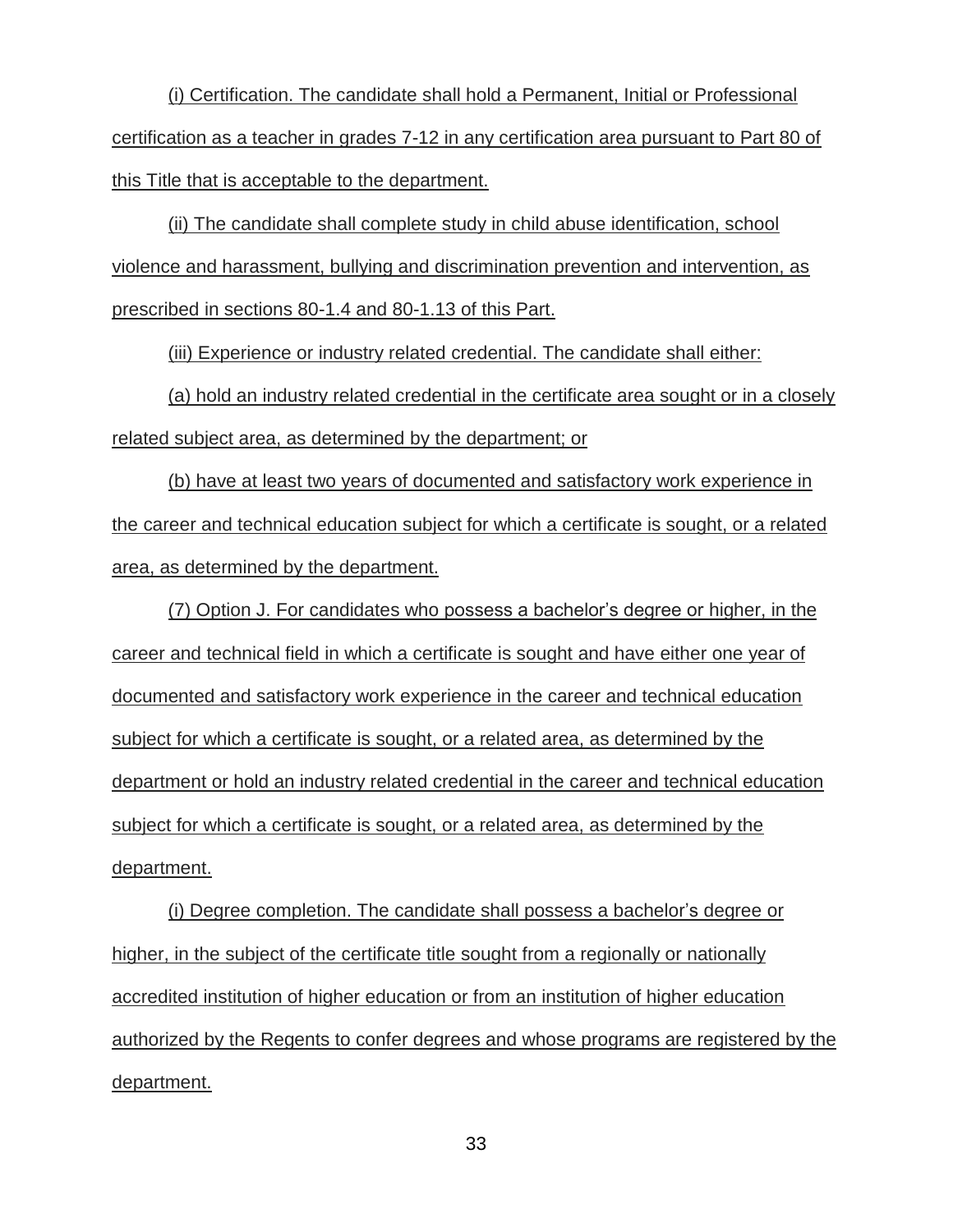(ii) The candidate shall complete study in child abuse identification, school violence and harassment, bullying and discrimination prevention and intervention, as prescribed in sections 80-1.4 and 80-1.13 of this Part.

(iii) Experience or Industry Related Credential. The candidate shall have either:

(a) at least one year of documented and satisfactory work experience in the career and technical education subject for which a certificate is sought, or a related area, as determined by the department; or

(b) hold an industry related credential in the certificate area sought or in a closely related subject area, as determined by the department.

(iv) Pedagogical core. The candidate shall complete pedagogical coursework, as prescribed in clause (*a*) of this subparagraph, and teaching experience, as prescribed in clause (*b*) of this subparagraph, except as otherwise provided in this subparagraph. A candidate who holds one or more permanent initial or professional certificates in a title in the classroom teaching service shall not be required to demonstrate completion of the pedagogical core requirements prescribed in this subparagraph for an additional initial certificate in a specific career and technical subject.

(a) Coursework. The candidate shall complete nine semester hours of coursework that includes study in each of the following subjects:

(1) human development and learning including but not limited to the impact of culture, heritage, socioeconomic level and factors in the home and community that may affect a student's readiness to learn;

(2) teaching students with disabilities and special health-care needs within the general education classroom, including assistive technology; and

(3) curriculum and/or instruction, including instructional technology.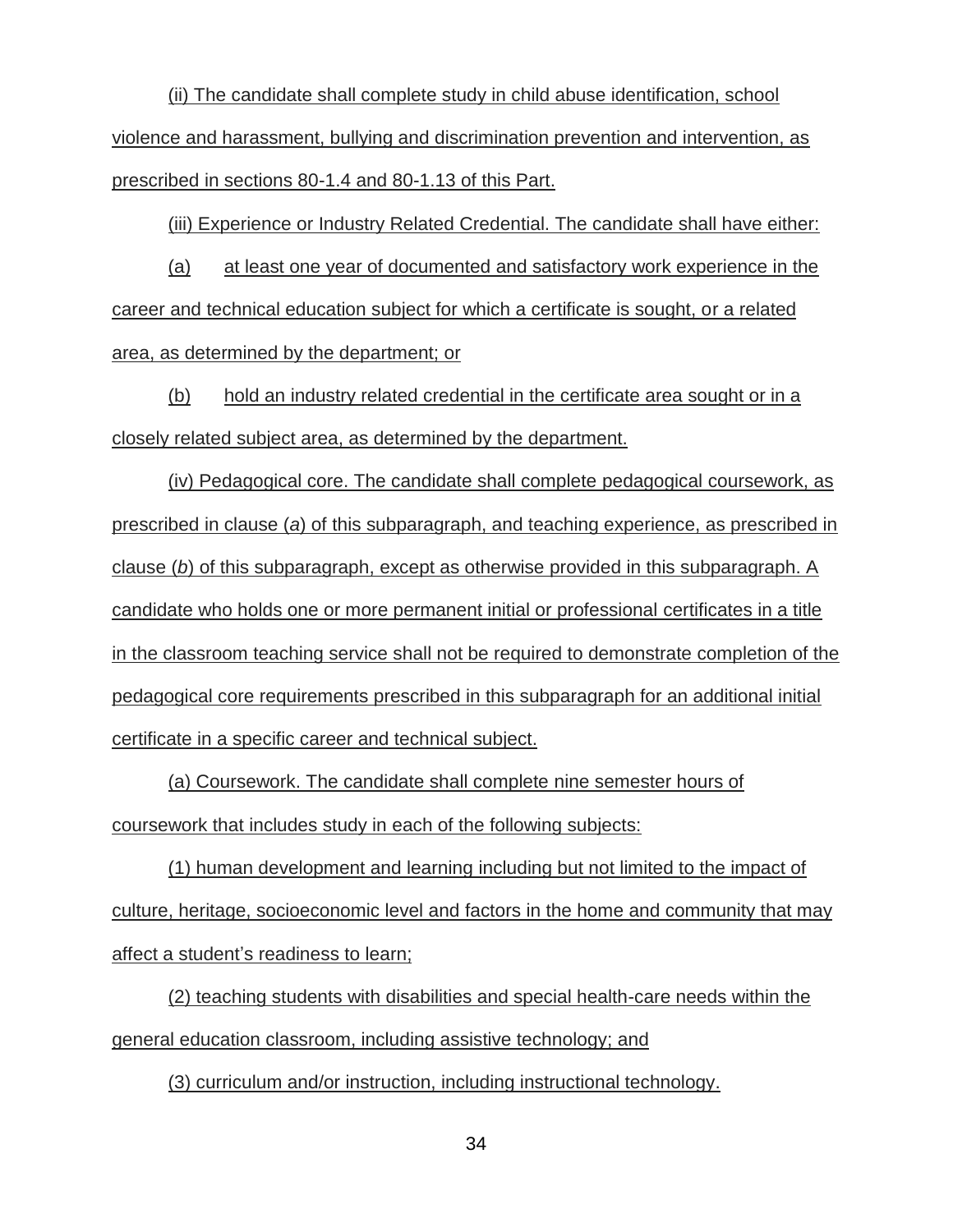(b) Teaching experience. The candidate shall satisfactorily complete 40 school days in a college-supervised student teaching experience or as an employed teacher. Such experience must be in a school at one or more of the grade levels within the range of grades covered by the certificate sought and related to the subject area of the certificate sought. For experience as an employed teacher, the candidate shall submit a statement verifying the period of employment from the employing school district administrator in the case of a public school and the appropriate school administrator in the case of a nonpublic school.

6. Subdivision (c) of section 80-3.7 of the Regulations of the Commissioner of Education shall be amended to read as follows:

(c) Satisfaction of education requirements through individual evaluation for professional certificates in a specific career and technical subject [within the field of agriculture, business and marketing, family and consumer sciences, health, a technical area or a trade] (grades 7 through 12).

(1) A candidate seeking to fulfill the education requirement for a professional certificate through individual evaluation of education requirements shall meet the requirements prescribed in paragraph (2) or (3) of this subdivision.

(2) Option A or Option C. For candidates who completed the Option A or Option C track for the initial certificate.

(i) Degree completion. The candidate shall possess an associate or higher degree in the subject of the certificate title from a regionally or nationally accredited institution of higher education or from an institution authorized by the Regents to confer degrees and whose programs are registered by the department.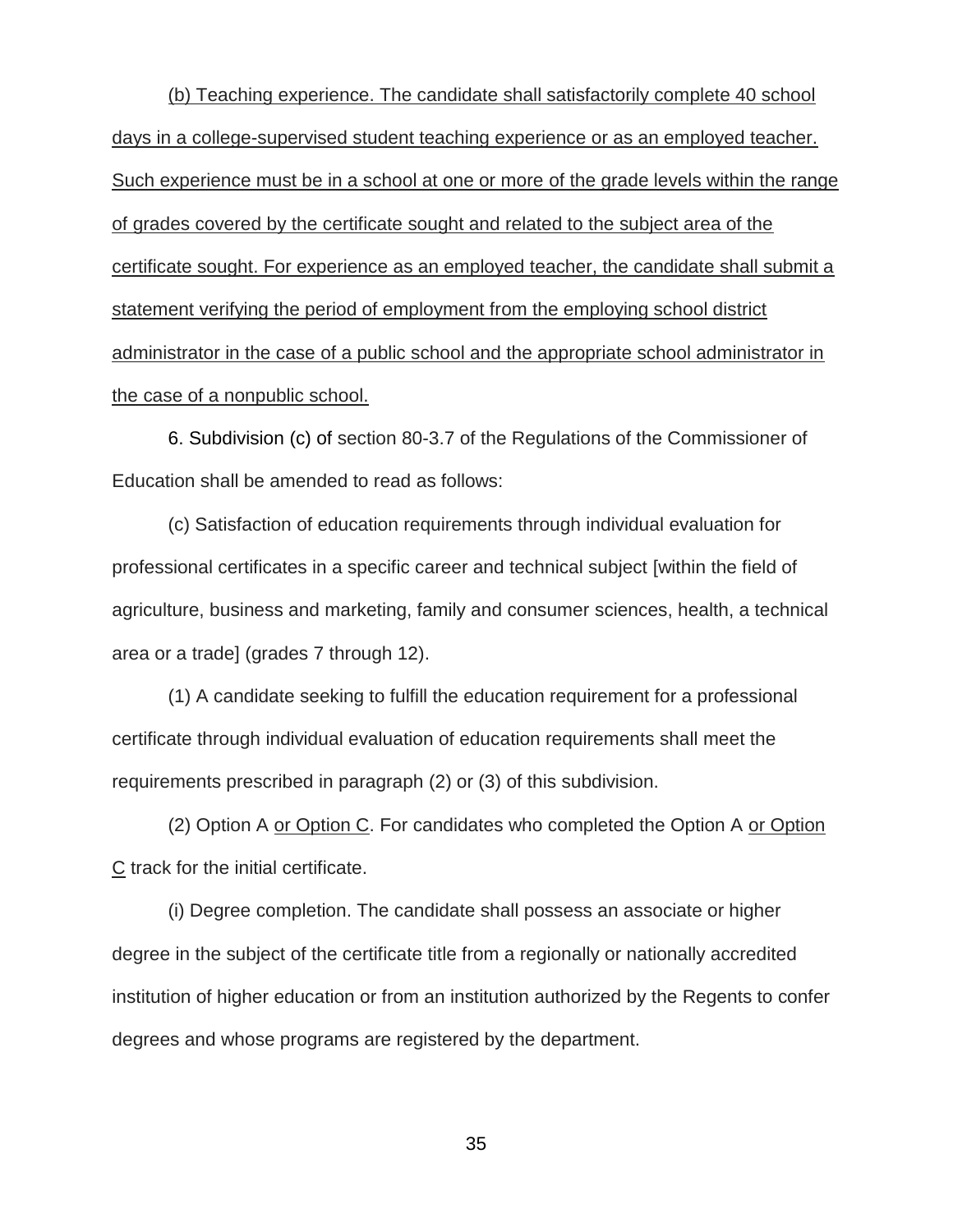(ii) The candidate shall complete [30 semester hours of coursework in addition to that required for the initial certificate under Option A. Such coursework shall include study in the liberal arts and sciences, career and technical education, and a] nine semester hours of coursework in pedagogical core, including each of the following areas of peagogy:

(a) three semester hours in teaching literacy skills[, three semester hours] methods; [and]

(b) [foundations of education (historical, philosophical, sociological and/or legal).] instruction and/or assessment; and

(c) classroom management.

(3) Option B, D or G. For individuals who completed the Option B, D or G track for the initial certificate. [This option shall not be available in specific family and consumer science, business and marketing, and technical subject titles.]

(i) The candidate shall possess a high school diploma or its equivalent.

(ii) [The candidate shall complete 30 semester hours of coursework in addition to that required for the initial certificate under Option B. Such coursework shall include study in the liberal arts and sciences, career and technical education, and a] The candidate shall complete nine semester hours of coursework in pedagogical core, including each of the following areas of pedagogy:

(a) three semester hours in teaching literacy skills [, three semester hours] methods; [and]

(b) [foundations of education (historical, philosophical, sociological and/or legal).] instruction and/or assessment; and

(c) classroom management.